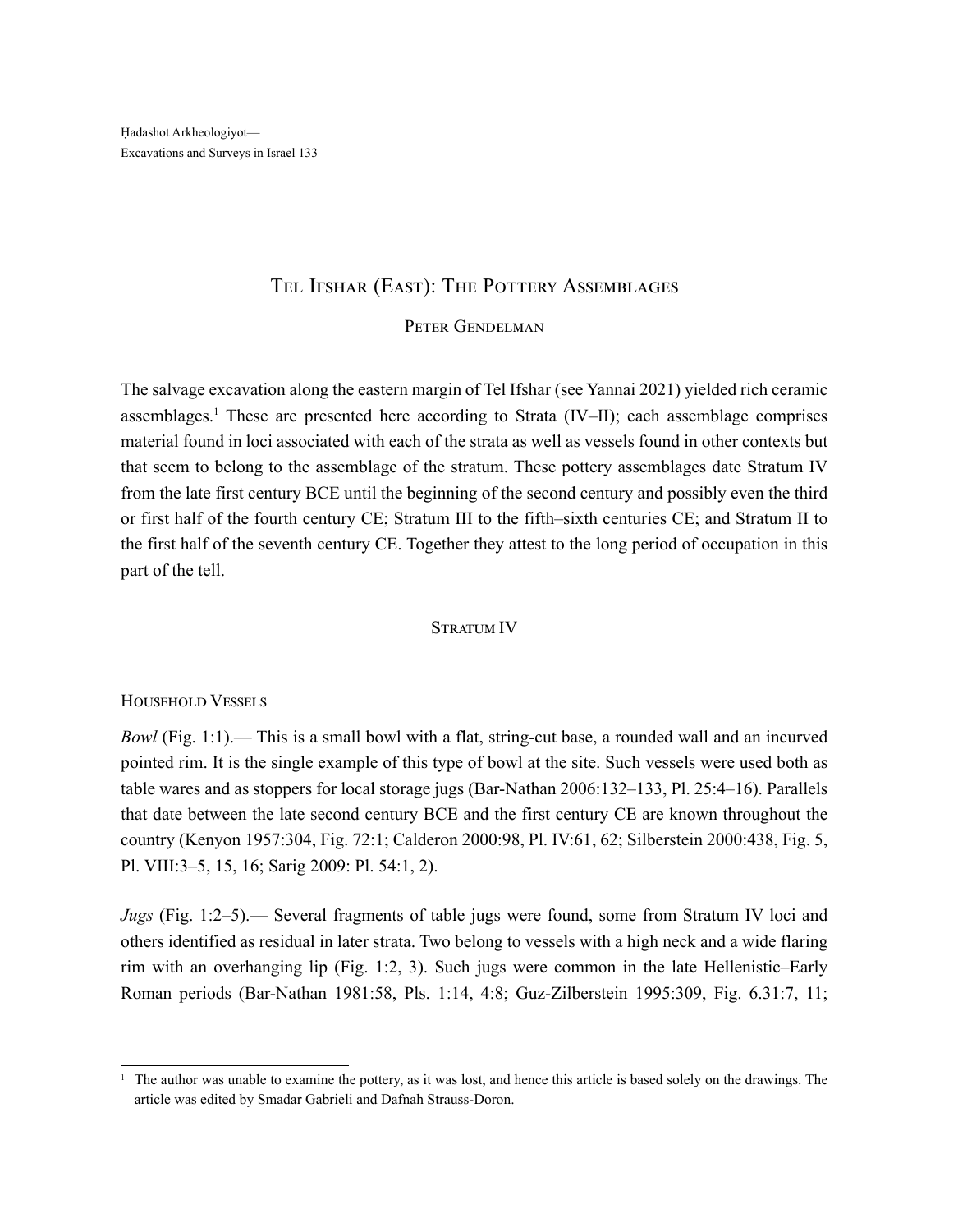

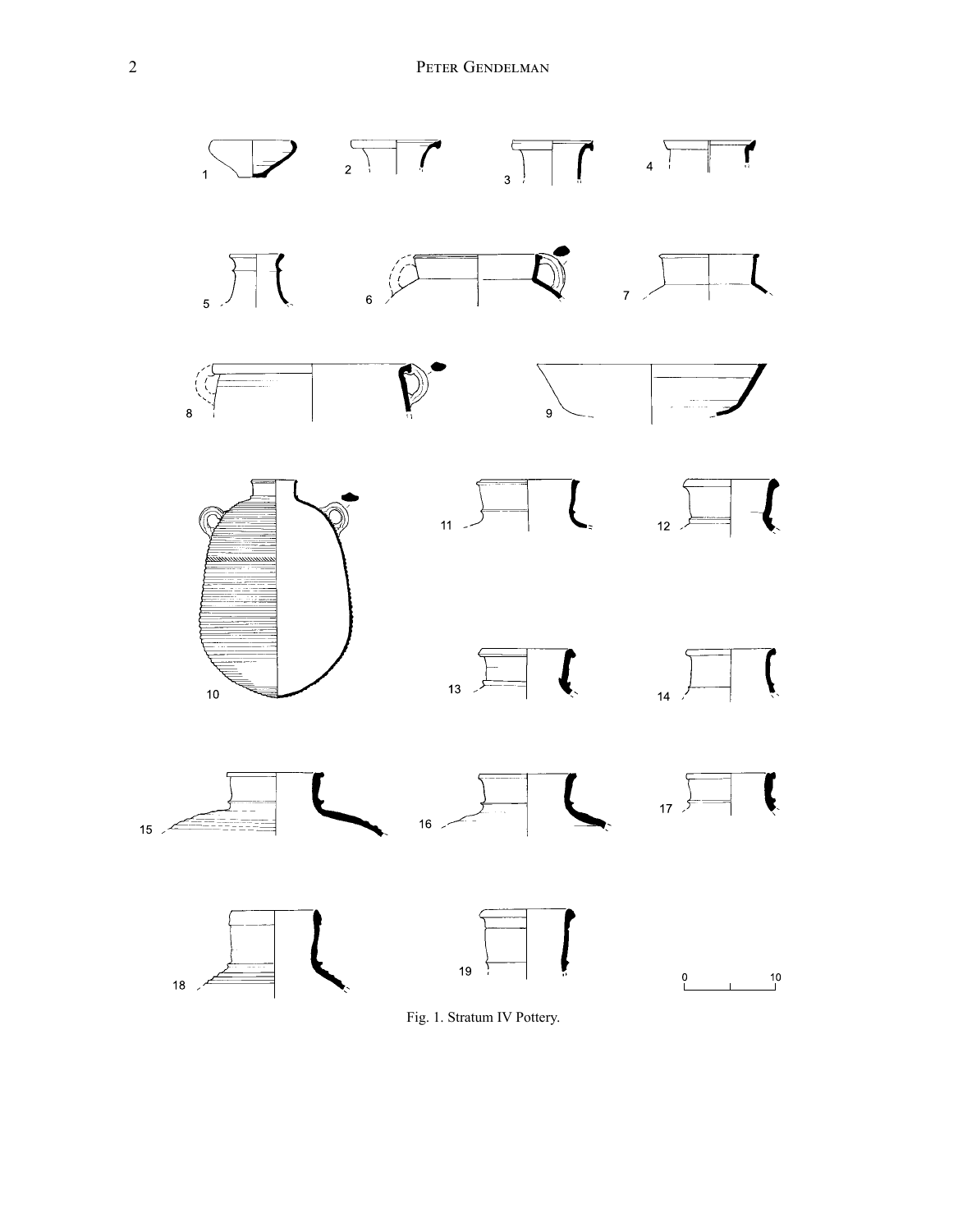| No.            | Type        | Locus | Reg. No. |
|----------------|-------------|-------|----------|
| $\mathbf{1}$   | <b>Bowl</b> | 553   | 4151     |
| 2              | Jug         | 194   | 1518     |
| 3              | Jug         | 531   | 4133     |
| $\overline{4}$ | Jug         | 561   | 4153     |
| 5              | Jug         | 494   | 1999     |
| 6              | Cooking pot | 529   | 4182     |
| 7              | Cooking pot | 421   | 1635     |
| 8              | Casserole   | 191   | 1487     |
| 9              | Casserole   | 548   | 4119     |
| 10             | Storage jar | 560   | 4138     |

3**Fig. 1**

| No. | Type        | Locus | Reg. No. |
|-----|-------------|-------|----------|
| 11  | Storage jar | 554   | 4175     |
| 12  | Storage jar | 531   | 4193     |
| 13  | Storage jar | 553   | 4133     |
| 14  | Storage jar | 560   | 4139     |
| 15  | Storage jar | 553   | 4133     |
| 16  | Storage jar | 553   | 4133     |
| 17  | Storage jar | 553   | 4133     |
| 18  | Storage jar | 542   | 4184     |
| 19  | Storage jar | 528   | 4108     |

Avissar 1996:57, Fig. X.7:5; Loffreda 1996:55–56, Fig. 20:1, 3–5, Photos 15–17). A fragment of a narrow-neck jug with an overhanging rim (Fig. 1:4) is parallel to Bar-Nathan's type J-JG1C, dated to Herod's reign (Bar-Nathan 2002:39–40, Pl. 8:58, Ill. 27). An additional fragment (Fig. 1:5) is of a jug with an out-turned rim and a ridge on the upper neck. Such vessels were reported from contexts that date from 31–15 BCE (Jericho, Type J-JG4B—Bar-Nathan 2002:42–43, Pl. 9:70) and ca. 66–73/77 CE (Masada, Ridged Neck Jugs M-JG9C—Bar-Nathan 2006:106–108, Pl. 19:27–31).

*Cooking Pots* (Fig. 1:6, 7).— The globular cooking pots of Stratum IV are defined by their distinct rim treatment. The type with flanged rim (Fig. 1:6) is common and was widely distributed in Judea and Samaria between the mid-first century BCE and c. 70 CE(Bar-Nathan 1981: Pl. 5:1–6; 2002:170–171, Pl. 26:476–477, Ill. 108; Geva and Rosenthal-Heginbottom 2003:179–180, Pls. 6.1:12, 6.2:26, 6.5:39– 41, 6.9:18; Sarig 2009: Pl. 61:1), and more particularly, occurs frequently at Caesarea Maritima and its vicinity (Blakely 1987: Fig.13; Berlin 1992:120, Fig. 55:15; Calderon 2000:93, Pl. II:29–31; Silberstein 2000:429–431, Pl. V:7–13, Fig. 3). The type with the rolled rim (Fig. 1:7) dates from the first century to the first third of the second century CE and appears in Judean sites (e.g., Ben-Arieh and Cohen-Uzzielli 1996:75, Fig. 4.3:6, 7; Loffreda 1996:73, Fig. 28:7, 8; Bar-Nathan 2006:159–160, Pl. 29:34–38, Fig. 48).

*Casseroles* (Fig. 1:8, 9).— Two types of casseroles were found in Stratum IV. A fragment of a deep, barrel-shaped vessel with an out-turned rim with an overhanging lip (Fig. 1:8) is of a type that dates from the first–second centuries CE. It is known only from Caesarea and sites in its vicinity (Blakely 1987:40, Fig. 13:3; Calderon 2000:95, Pl. III:48).

A fragment of an open, carinated casserole with a beveled rim (Fig. 1:9) is of a long-lived shape, which was in use from the Roman to the Early Islamic periods (Magness 1993:213). This fragment is an early variant, dated at Ramat Ha-Nadiv to the late first–beginning of the second centuries CE (Calderon 2000:95–97, Pl. III:53).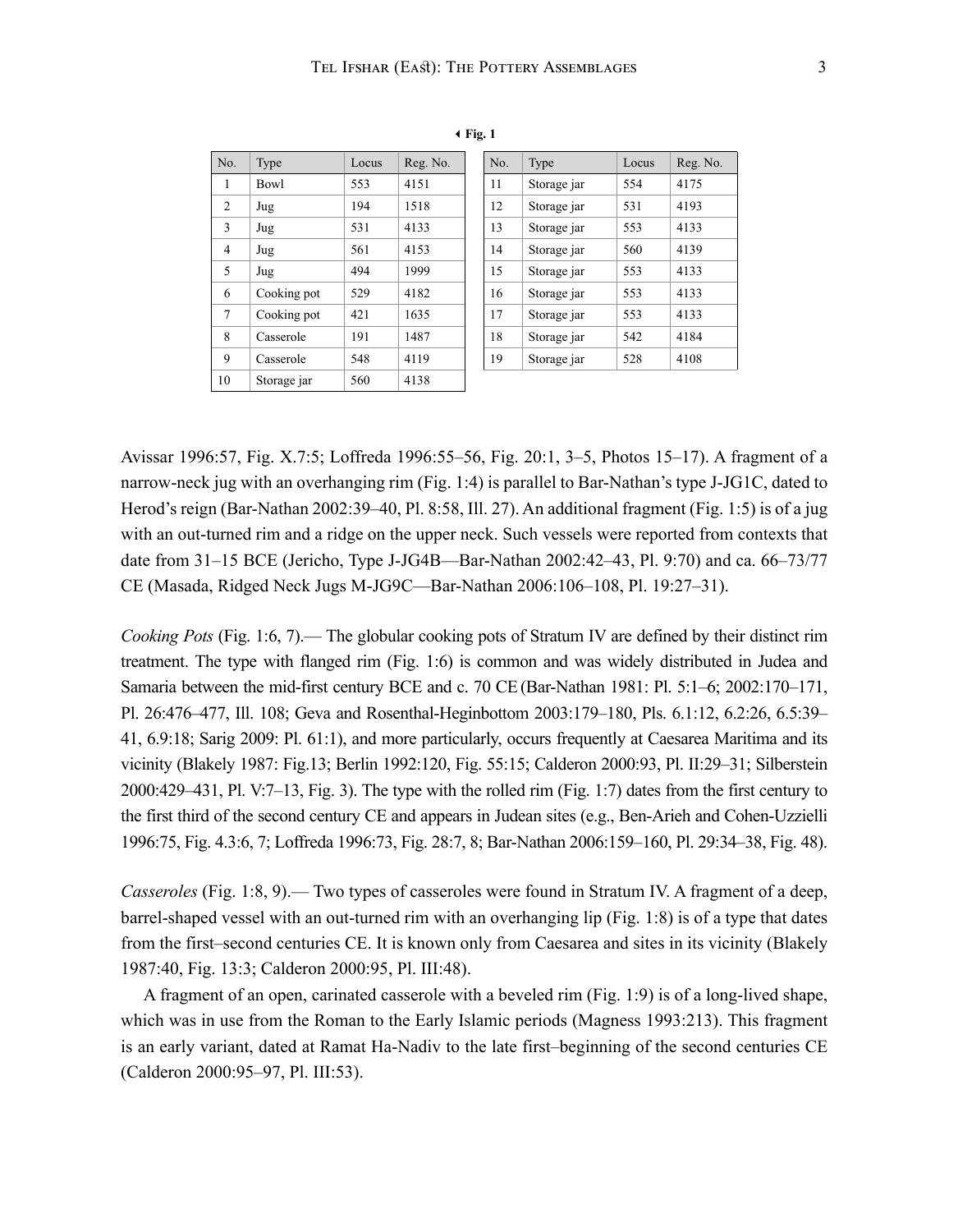#### Storage Vessels

*Jars* (Fig. 1:10–19).— All the storage jars that were found in Stratum IV belong to the well-known type of the Coastal (Red) Bag-Shaped Jars, manufactured of the uniform sandy, light pink fabric that is characteristic of the Sharon Plane and Caesarea. The jars have a wheel-ridged body, with a rounded base and a shoulder; a ridge marks the base of the neck.

The type is subdivided into four variants. Variant 1 has a short barrel-shaped neck with a triangular rim (Fig. 1:10–13); the body, according to the preserved example (Fig. 1:10), is rather slender, with a dark red-painted horizontal band applied 4–5 cm below the handles. Such vessels date from the first– early second century CE and are common at other sites (Bar-Nathan 1981:57, Pl. 3:14, 15; Oleson et al. 1994:16, 117, Fig. 40:71; Berlin 1997:157–158, Pl. 59:493, 494; Calderon 2000:91–93, Pl. I:1, 4, 9; Silberstein 2000:421, Pl. I:21, 22; Bar-Nathan 2002:154, Pl. 24:415–417, Ill. 100; 2006:57–58, Fig. 14, Pl. 8:39–42).

Variant 2 has a cylindrical neck and an out-turned square rim. A single fragment was found of this variant (Fig. 1:14). Vessels similar in shape, dating from the first and second centuries CE, were found in Qumran (de Vaux 1956: Fig. 5:1) and Shekhem/Neapolis (Sarig 2009: Pls. 25:10, 32:16, 44:3).

Variant 3 has a short neck and an out-turned flattened rim with a groove on its upper face (Fig. 1:15–17). This seems to be a strictly local variation, which possibly dates from the late first–early second centuries CE.

Variant 4 had a high neck and a folded rim, often with moldings below (Fig. 1:18, 19). These storage jags, one of which was found in a Stratum III context (Fig. 1:19), are common finds in third– fourth century deposits at Caesarea and Tel Dor (Riley 1975:26, Nos. 7–9; Blakely 1987:66–69, 83–87, Figs. 21:52–55; 29:98–100, 102; 30:109, 112–114; Bar-Nathan and Adato 1986:163, Fig. 2:1–8; Guz-Zilberstein 1995:313, Figs. 6.39:16; 6.51:1, 2; 6.58:13).

## STRATUM III

## Imported Table Vessels

Stratum III yielded a considerable quantity of imported bowls. Three production areas were identified: Cyprus (Cypriot Red Slip Ware [CRSW]), Phocea in Western Anatolia (Phocean Red Slip Ware [PRSW]) and North Africa (African Red Slip Ware [ARSW]).

## *Cypriot Red Slip Ware* (Fig. 2)

This is the most common group of imported fine wares found in the excavation. The typology follows the work of the two major publications on these wares, by J.W. Hayes (1972; 1980) and by H. Meyza (2007).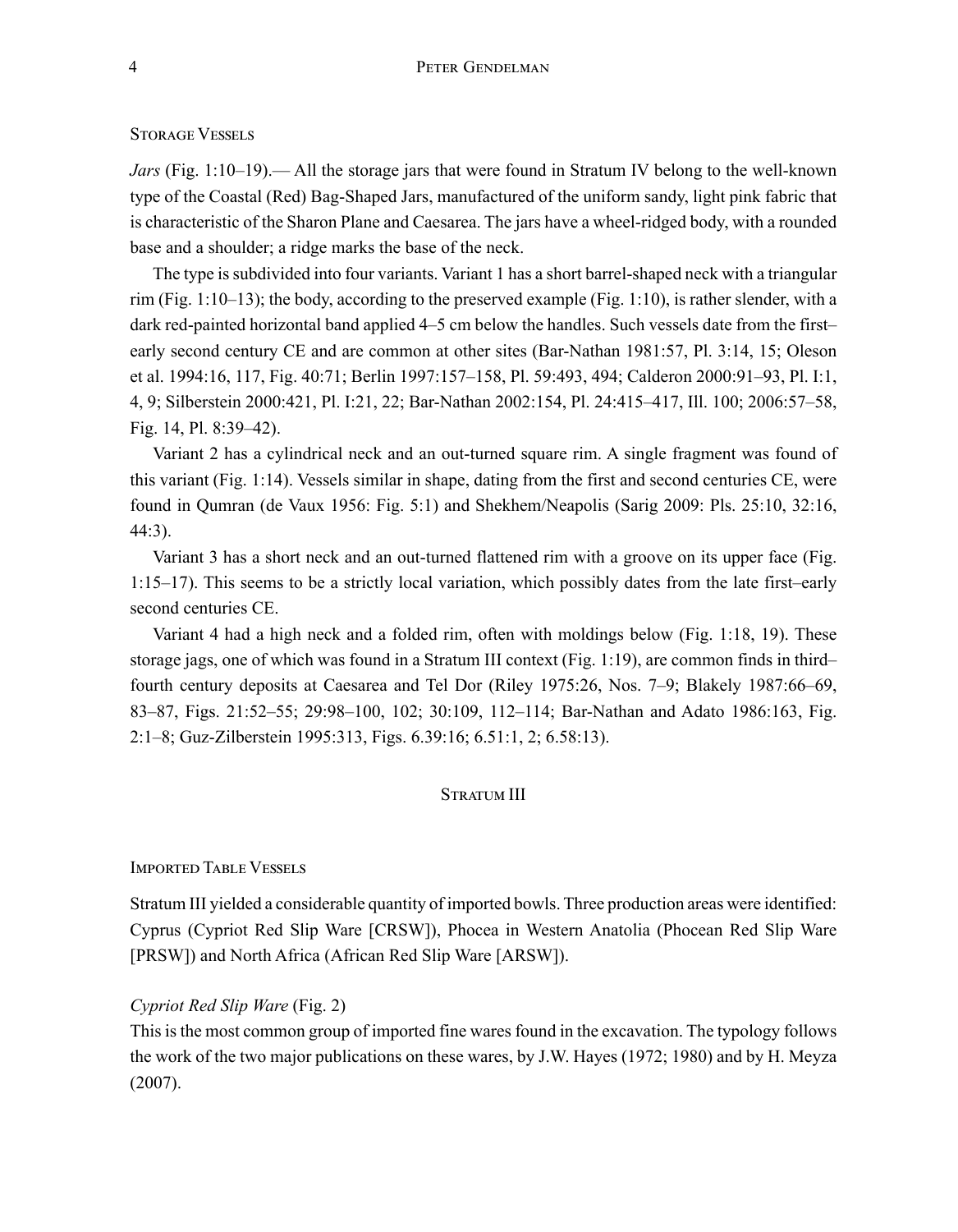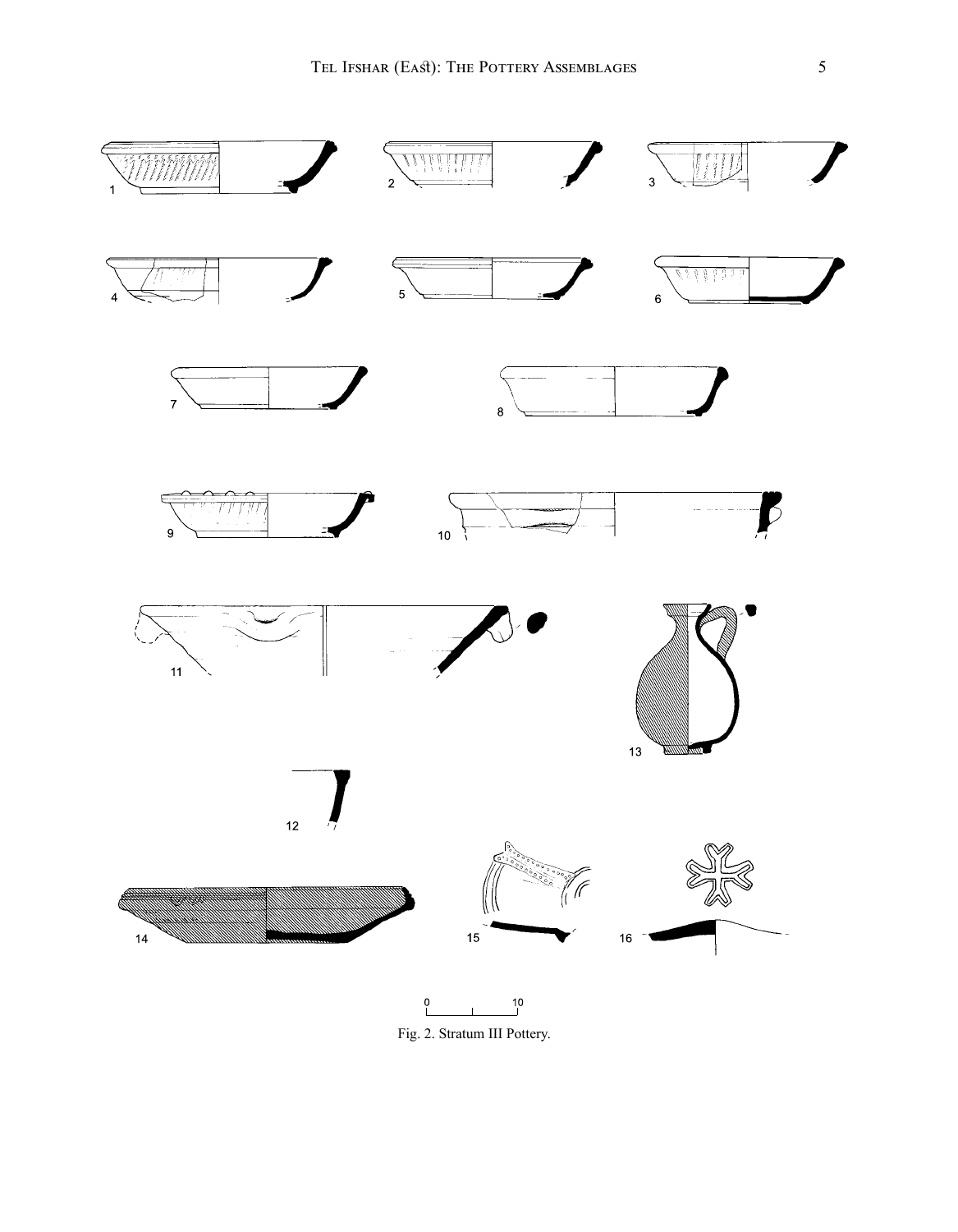| No.            | Type         | Locus | Reg. No. | Form                              |
|----------------|--------------|-------|----------|-----------------------------------|
| 1              | <b>Bowl</b>  | 194   | 1518     | Hayes Form 2                      |
| $\overline{2}$ | <b>Bowl</b>  | 516   | 4089     | Hayes Form 2                      |
| 3              | Bowl         | 194   | 1511     | Hayes Form 2                      |
| 4              | <b>Bowl</b>  | 576   | 4173     | Hayes Form 2                      |
| 5              | <b>Bowl</b>  | 449   | 1858     | Hayes Form 2                      |
| 6              | <b>Bowl</b>  | 516   | 4089     | Hayes Form 2                      |
| 7              | <b>Bowl</b>  | 583   | 422/6    | Hayes Form 2                      |
| 8              | <b>Bowl</b>  | 449   | 1746     | Hayes Form 2                      |
| 9              | <b>Bowl</b>  | 572   | 4173     | Hayes Form 4                      |
| 10             | <b>Basin</b> | 194   | 1511     | Hayes Form 7                      |
| 11             | <b>Basin</b> | 445   | 1745     | Hayes Form 11                     |
| 12             | Basin        | 524   | 4114     | Hayes Form 11                     |
| 13             | <b>Bowl</b>  | 194   | 1518     | Hayes Form 10A/<br>Meyza Form K4B |
| 14             | Juglet       | 444   | 1727     | Meyza Form K8                     |
| 15             | <b>Bowl</b>  | 521   | 4169     |                                   |
| 16             | <b>Bowl</b>  | 423   | 1655     |                                   |

3**Fig. 2**

*Hayes CRSW Form 2* (Fig. 2:1–8).— These are deep, carinated bowls with a low ring base, a beaded rim and a flaring wall with rouletting decoration. Two variants were distinguished: one with a groove (Fig. 2:1–5), the other with a plain rim (Fig. 2:6–8). These bowls were dated by Hayes to the late fifth–early sixth centuries CE (Hayes 1972:373–376, Fig. 80:2.1, 2.2); however, Meyza dates this form to the early fifth–mid sixth centuries CE (Meyza 2007:53, Pls. 4:H2, 19:H2).

*Hayes CRSW Form 4* (Fig. 2:9).— This bowl has a flat rim decorated with punched embossed knobs. This bowl type is rare, and indeed only one such fragment was found in the excavation. Hayes offers only an estimated date range for this type, from the third quarter of the fifth to the second quarter of the sixth centuries CE (Hayes 1972:376). Meyza dates the termination of this type to the late sixth or the early seventh century CE (Meyza 2007:55–56, Pl. 19:H4).

*Hayes CRSW Form 7* (Fig. 2:10).— This is a deep basin with handles; the rim is heavy and flat, with a groove on its upper face. This type is represented by a single fragment. Its date ranges from shortly before 450 CE until the late sixth or early seventh century CE (Hayes 1972:377–379, Fig. 81:7.1; Meyza 2007:54–55, Pls. 5:H7, 19:H7, 26:H7).

*Hayes CRSW Form 11* (Fig. 2:11, 12).— These are basins with a flaring wall and a flat base. The rim is folded, and a pair of horizontal rod handles is attached to the upper wall. This form is dated to around 550–650 and later (Hayes 1972:383, Fig. 83:11.1, 2).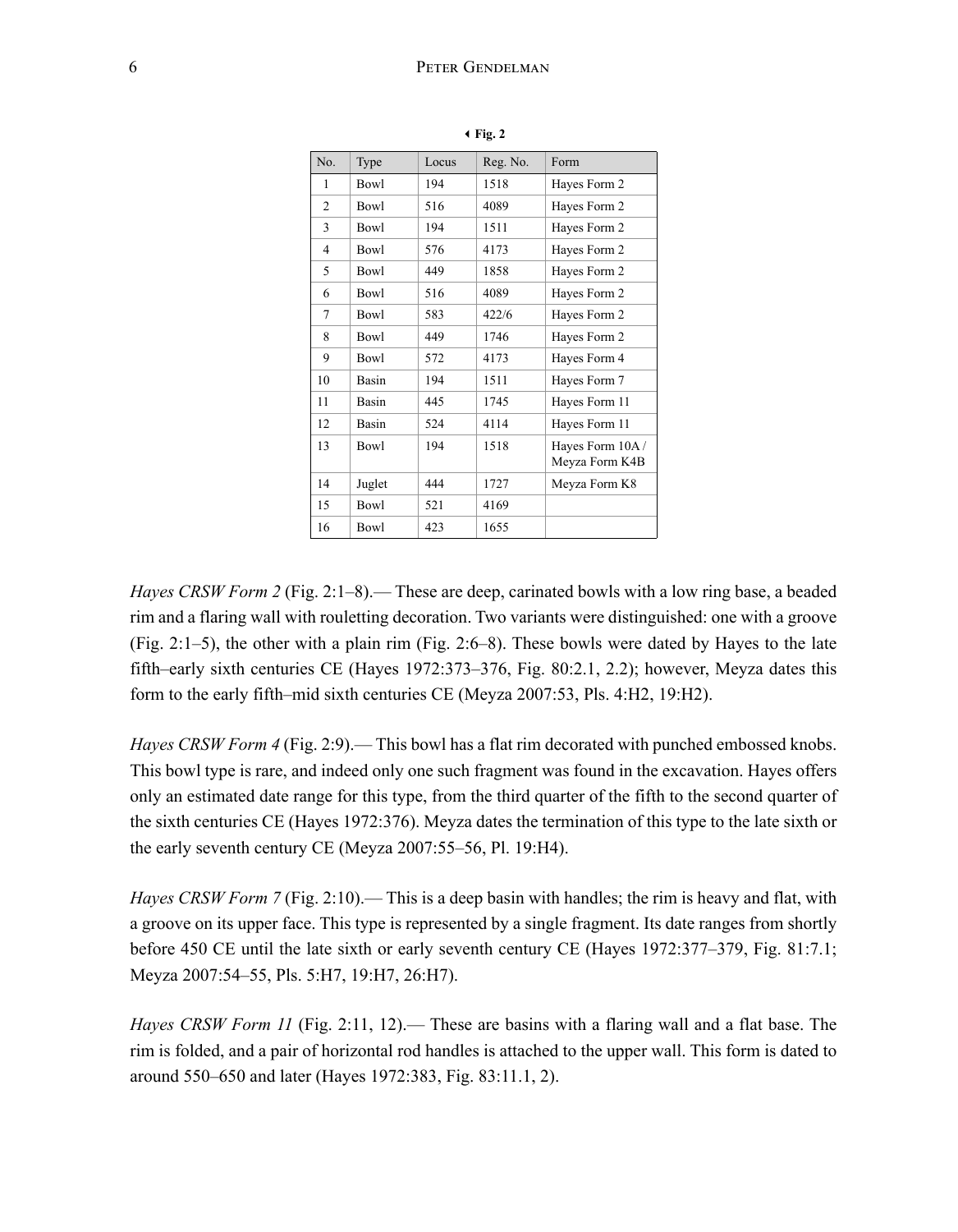*Hayes CRSW Form 10A / Meyza Form K4B* (Fig. 2:13).— These are large shallow bowls with a flat base. They have a heavy in-curved rim and are decorated with grooves and incised zigzag lines. The type dates from the last quarter of the sixth to the late seventh centuries CE (Meyza 2007:70, Pl. 21: K4B)

*Meyza Form K8* (Fig. 2:14).— A complete example of this piriform juglet was found with a low ring base, a short neck and a funnel rim. This rare form probably dates from as early as the late fourth century CE (Meyza 2007:81, Pl. 23: K8). Similarly shaped juglets were discovered within a fifthcentury CE deposit in Caesarea's harbor (Tomber 1999:305, Fig. 1:10, 11).

*Stamped Decorations* (Fig. 2:15, 16).— Two fragments of CRSW bowls with a stamped decoration on their base were found. The central motif of the bowl in Fig. 2:15 was not preserved, only the surrounding motif of either fish or palm leaves. A very similar motif is reported from Jalame (Johnson 1988:166, Pl. 7:3) and Paphos (Meyza 2007:86, Pl. 32:4). The fragment in Fig. 2:16 has a Maltese cross (Fig. 2:16). This is a common decoration on CRSW vessels (Hayes 1972: Fig. 84:k–o; Meyza 2007:84, Pl. 39:1–5)

## *Phocean Red Slip Ware* (Fig. 3:1–7)

Several fragments of bowls from Phocea, Asia Minor were found. They will be presented according to Hayes's (1972; 1980) typology.

*Hayes PRSW Form 1* (Fig. 3:1, 2).— These are shallow bowls with an incurved rim. The fragment in Fig. 3:1 is related to Form 1A, which dates from the late fourth–early fifth centuries CE (Hayes 1972:325–327, Fig. 65:1, 2). A Single fragment of a bowl with a flaring wall and a shallow ridge below the rim (Fig. 3:2) seems to be related to variant 1D, which dates from the beginning of the fifth century CE through its third quarter (Hayes 1972:325–327, Fig. 65:7). Similar vessels were reported from Capernaum (Loffreda 2008: DG.42:20-a1370)

*Hayes PRSW Form 3 (Fig. 3:3, 4).*— These are flaring bowls with a flange rim, showing two variants of rim treatment. The first has a well-defined flange (Fig. 3:3; Hayes PRSW Form 3C) and dates from the fifth century CE (Hayes 1972:329–338, Fig. 67:7). The second (Fig. 3:4; Hayes PRSW Form 3F) has an up-turned flange and dates from the sixth century CE (Hayes 1972: 329–338, Fig. 69:3.19–40).

*Hayes PRSW Form 9* (Fig. 3:5).— A single fragment was found of these rare, small rounded bowls. The type is dated to around 520–600 CE (Hayes 1972:342, Fig. 70:9.1)

*Stamped Decorations* (Fig. 3:6, 7).— There are two fragments of bases that belong to PRSW bowls that bear a stamped decoration. The first has a partially preserved composition depicting a peacock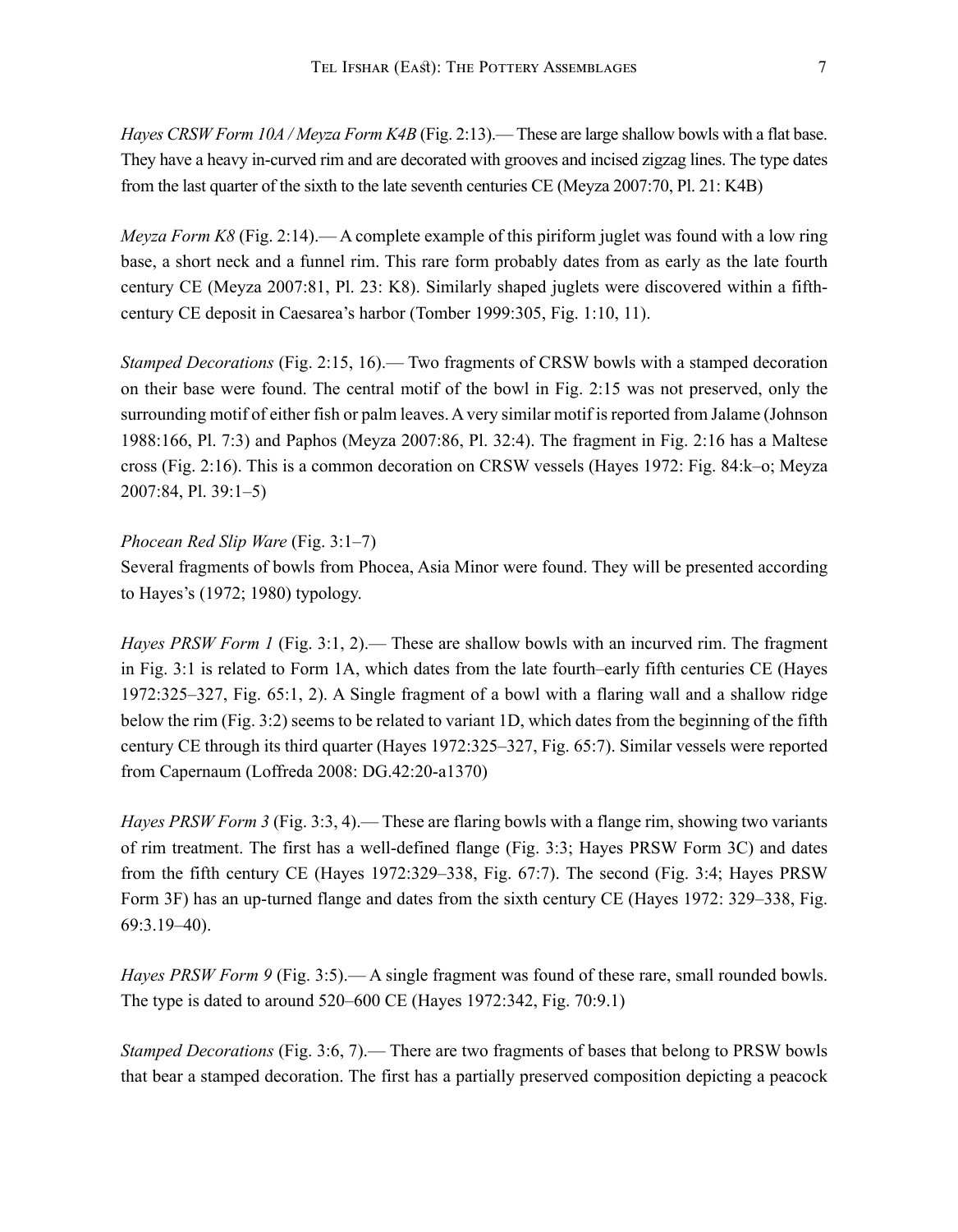

to the right of a vase, which may be an amphora, a kantharos or a krater (Fig. 3:6). Both peacocks (Hayes 1972:361, Fig. 77:f, Motif 48; Loffreda 2008:113, DG.62) and vases (Hayes 1972:362–363, Fig. 78:a–d, Motif 59; Loffreda 2008:111, DG.58) are known motifs on PRSW vessels, sometimes appearing together (cf. Hayes 1972:362, Pl. XXIb:3).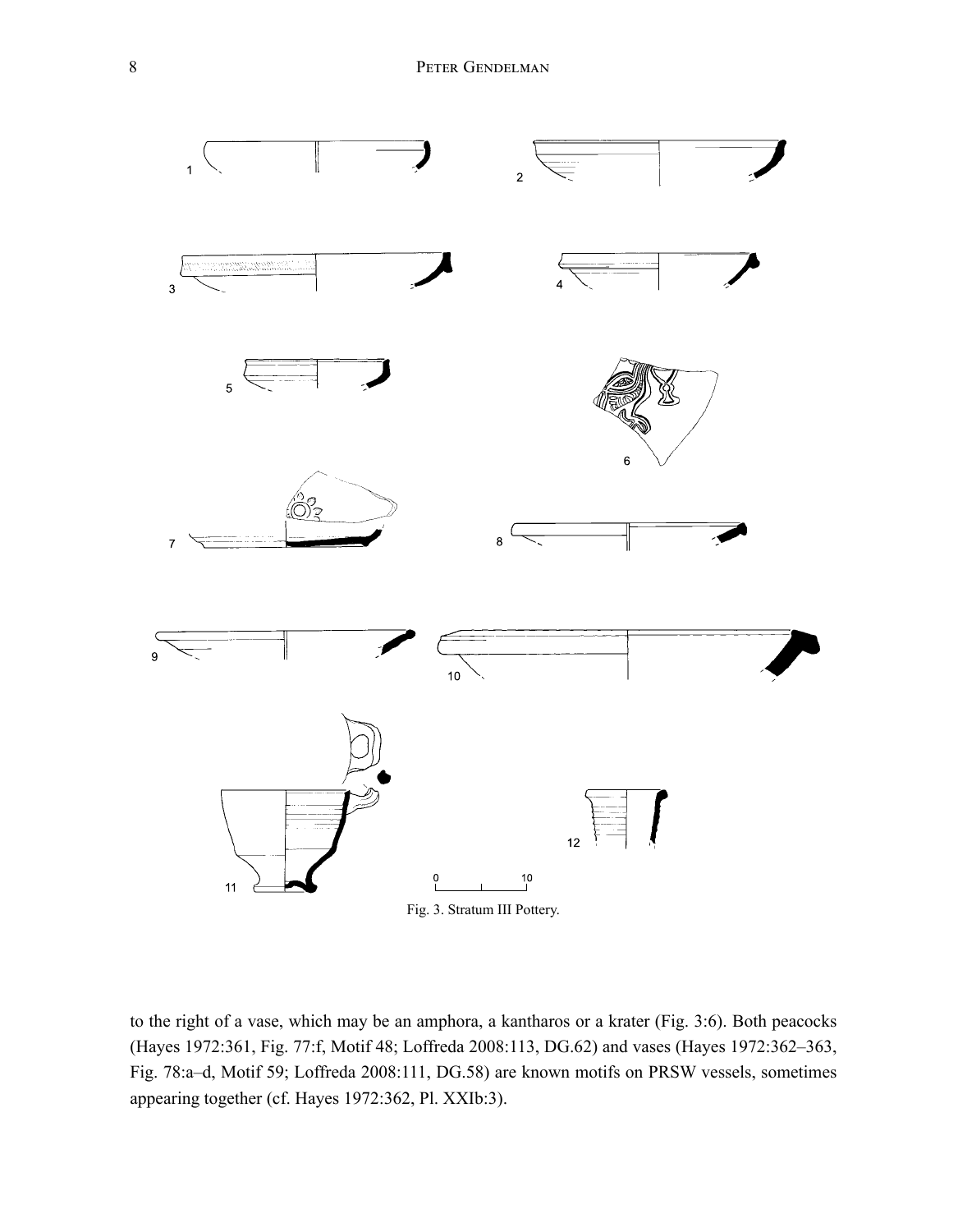| No.            | Type        | Locus | Reg. No. | Form                 |
|----------------|-------------|-------|----------|----------------------|
| 1              | <b>Bowl</b> | 470   | 1839     | Hayes PRSW Form 1    |
| 2              | <b>Bowl</b> | 194   | 1518     | Hayes PRSW Form 1    |
| 3              | <b>Bowl</b> | 194   | 1511     | Hayes PRSW Form 3    |
| $\overline{4}$ | <b>Bowl</b> | 509   | 4040     | Hayes PRSW Form 3    |
| 5              | <b>Bowl</b> | 486   | 1918     | Hayes PRSW Form 9    |
| 6              | <b>Bowl</b> | 505   | 4058     | <b>PRSW</b>          |
| 7              | <b>Bowl</b> | 445   | 1745     | <b>PRSW</b>          |
| 8              | <b>Bowl</b> | 122   | 105/6    | Hayes ARSW Form 104B |
| 9              | <b>Bowl</b> | 134   | 1176/2   | Hayes ARSW Form 104C |
| 10             | Mortarium   | 423   | 1655     | North Syrian         |
| 11             | Goblet      | 526   | 4112     |                      |
| 12             | Storage jar | 408   | 1629     |                      |

3**Fig. 3**

The second decorated bowl is probably Hayes PRSW Form 3 (see above); it is decorated with petals surrounding two concentric circles at its centre (Fig. 3:7).

## *African Red Slip Ware* (Fig. 3:8, 9)

Two fragments of ARSW dishes (Hayes Form 104) were found. One, with a knobbed rim projecting outward (Fig. 3:8), resembles Variant 104B, which dates from around 570–625 CE (Hayes 1972:160– 166, Fig. 30:15, 16). The second fragment has a rounded rim (Fig. 3:9) and is related to Variant 104C, which dates from around 550–625 CE (Hayes 1972:160–166, Fig. 30:23, 29).

#### Household Vessels

#### *Table Vessels* (Fig. 3:10–12)

*North Syrian Mortarium* (Fig. 3:10).— Mortaria such as this one, which have a distinctive fabric, were first identified by Hayes, who dated this group to the late second–fourth centuries CE (Hayes 1967). Only one fragment of this group is represented in the Stratum III assemblage. It has a rather small rim—a variant which represents a transitional stage between the "classic" shape that has a wide rim projecting outward and pulled downward (Hayes 1967) and the late fifth–seventh centuries CE variant (see Stratum II below). So far, no stamps have been observed on this form. Stamps seem to have appeared in the late fourth or early fifth century CE (personal observation) and remained in production until the sixth–early seventh century CE (Koucky and Lapp 1989:107–108, Pl. 49:12).

*Goblet* (Fig. 3:11).— Only one goblet was found: it has a high foot, a bevel-cut rim and a vertical handle. Its fabric resembles that of the local storage jars. Several published parallels date from the sixth century CE (Sussman 1976: Fig. 5:3; Riley 1975:36, No. 34; Sarig 2009: Pl. 7:4).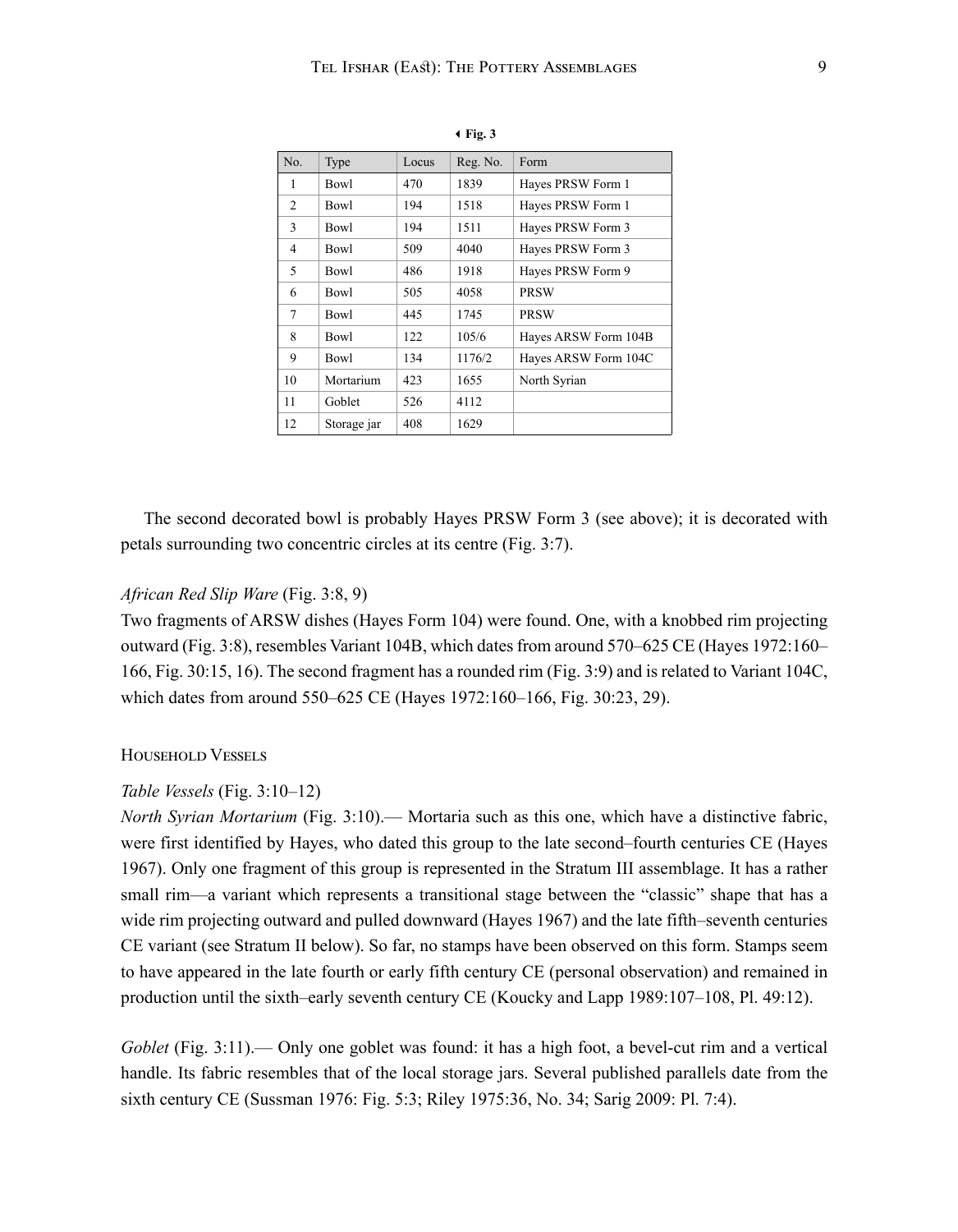*Jug* (Fig. 3:12).— This jug has an out-turned rim and shallow ribbing on a high neck. A parallel was found at the Byzantine pit at Ḥorbat 'Aqav (Calderon 2000: Pl. XXIII:57).

## Cooking Wares (Fig. 4:1–8)

*Closed Cooking Pots* (Fig. 4:1–4).— Three types of cooking pots were found in Stratum III:

1. A squat, neckless pot with a flaring square rim and a wheel-ridged body (Fig. 4:1). Such pots are known from the sixth century CE deposit at Ḥorbat 'Aqav (Calderon 2000:138, Pl. XXII:37) and from the mid-sixth–early seventh centuries CE context at Pella in Jordan (McNicoll, Smith and Hennessy 1982: Pl. 138:5; Koucky and Lapp 1989:174–176, Pl. 111:1).

2. A squatted, neckless pot with a wheel-ridged body and a flaring, thickened rim with a pointed lip; a pair of handles extend from the rim to mid-body (Fig. 4:2). Similarly shaped vessels, dating from the fifth to the early seventh centuries CE, were reported from numerous sites (Blakely 1987:132, Fig. 40:162; Tomber 1999:319, Fig. 7:116; Calderon 2000:108, Pl. VI:36; McNicoll, Smith and Hennessy 1982: Pl. 138:5, 10; Koucky and Lapp 1989: Pl. 51:8). This type of a cooking pot was dated at Yoqne'am to the late Byzantine–Umayyad periods (Avissar 1996:73, Fig. XII.610).

3. A squat pot with a ribbed, almost flat base, a wheel-ridged body with a short neck and an upright rim with a pronounced flange; large, crude handles extend from the rim to the point of maximum body diameter (Fig. 4:3). Morphologically this vessel is related to Magness's Form 4B, which was produced in Jerusalem and the surrounding area during the fifth–late seventh or early eighth centuries CE (Magness 1993:219–220; Tushingham 1985: Fig. 30:3, 23). Such cooking pots were also produced at the Judean Shephelah (cf. Khirbat el-Ni'ana; Vincenz and Sion 2007:24, Fig. 2:9; Tsioni 2008:53, Fig.11:5).

4. Squat neckless pot with a square bifid rim (Fig. 4:4). Similar cooking pots—Johnson Form 4 Variant B—which are roughly dated to the second half of the fourth century CE and were "probably used both earlier and later", were common at Jalame (Johnson 1988:190–191, Figs. 7-36:550–551; 7-37).

*Casseroles* (Fig. 4:5–8).— Casseroles are represented by one form only in Stratum III: an open vessel with a bevel-cut rim and horizontal handles; the exterior surface is wheel-ridged (Fig. 4:5–7). Unlike the casseroles from Stratum IV, this type has a deep body and no carination—a common shape that persisted without any changes from the fourth through the eighth centuries CE (Adan-Bayewitz 1986:107, Fig. 3:19, 20; 1993:156–159, Pl. C3A:2; Johnson 1988:200–201, Fig. 7-43:636; Koucky and Lapp 1989:110, Pls. 51:5, 6; 53:13, 17; Calderon 2000:140, Pl. XXIII:49). The shallow domed lids belong to these casseroles and are similarly dated (Fig. 4:8; Magness 1993:215).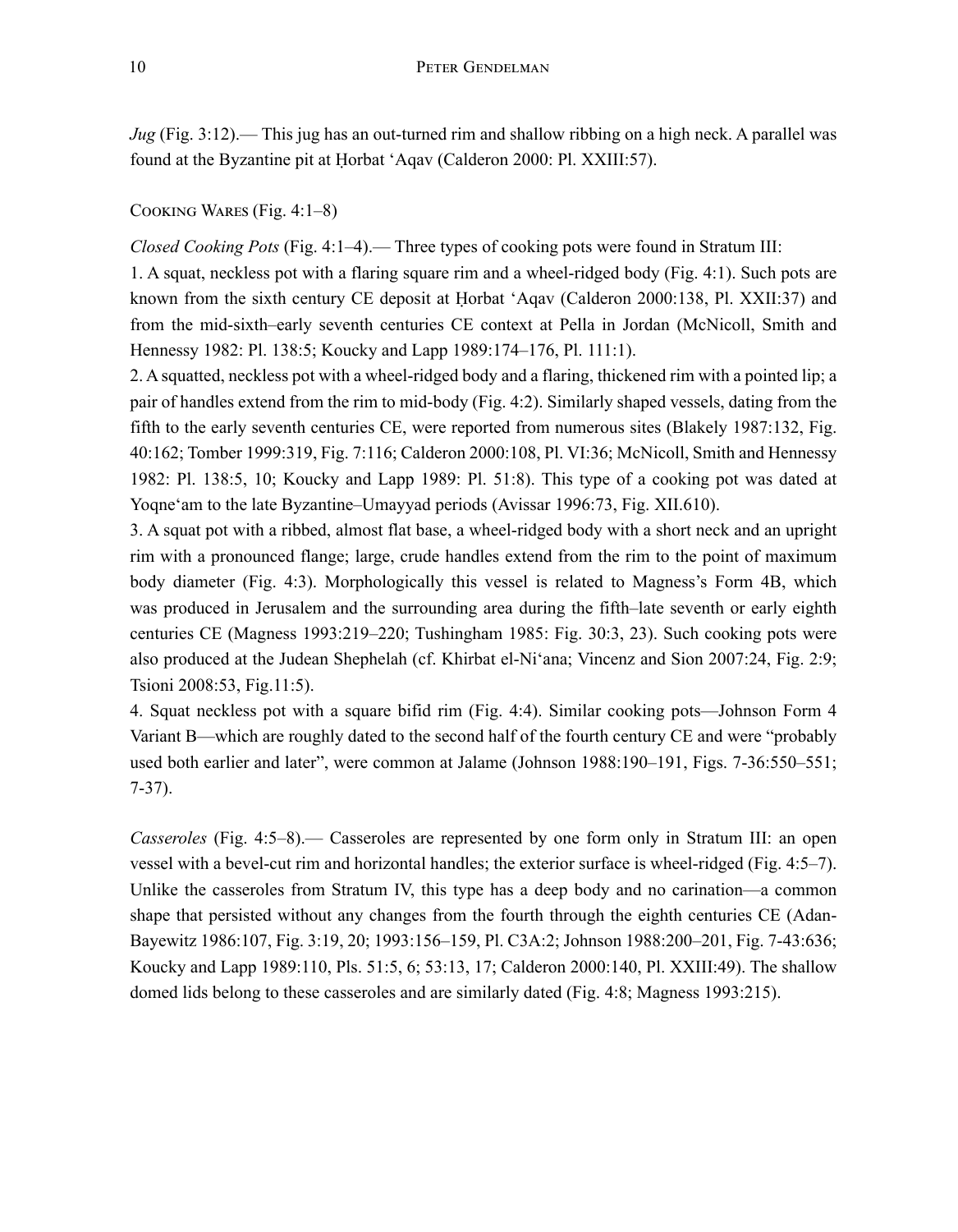

Fig. 4. Stratum III Pottery.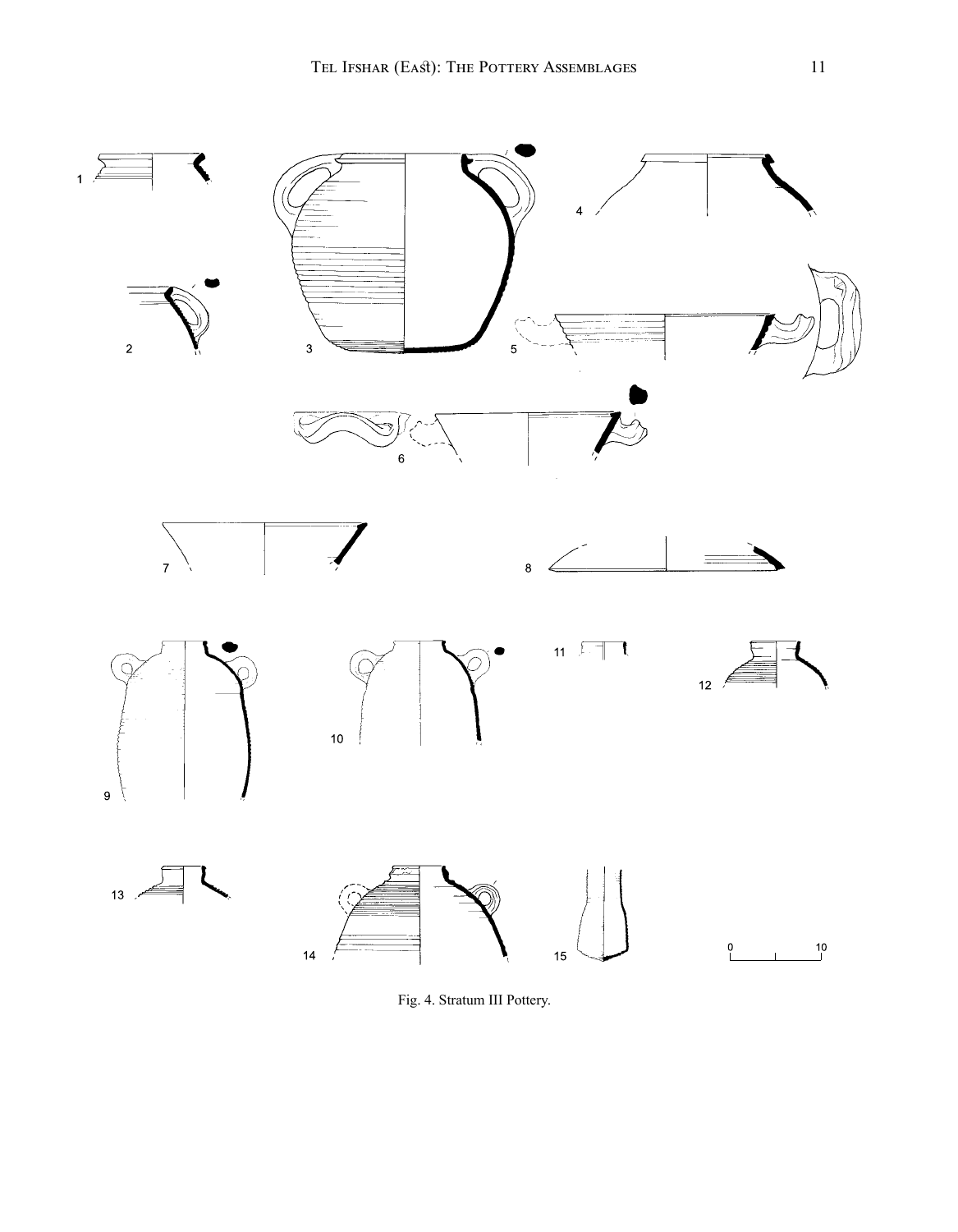| No.            | Type            | Locus | Reg. No. | Form                    |
|----------------|-----------------|-------|----------|-------------------------|
| 1              | Cooking pot     | 572   | 4173     |                         |
| $\overline{2}$ | Cooking pot     | 572   | 4173     |                         |
| 3              | Cooking pot     | 523   | 4101     |                         |
| $\overline{4}$ | Cooking pot     | 583   | 4223/1   |                         |
| 5              | Casserole       | 583   | 4229/4   |                         |
| 6              | Casserole       | 453   | 1772     |                         |
| 7              | Casserole       | 453   | 1772     |                         |
| 8              | Casserole lid   | 561   | 4153     |                         |
| 9              | storage jar     | 486   | 4050     | Costal (Red) Bag-Shaped |
| 10             | Storage jar     | 416   | 1641     | Costal (Red) Bag-Shaped |
| 11             | Storage jar     | 561   | 4153     | Costal (Red) Bag-Shaped |
| 12             | Storage jar     | 508   | 4091     | Costal (Red) Bag-Shaped |
| 13             | Storage jar     | 583   | 4229/3   | Costal (Red) Bag-Shaped |
| 14             | Storage jar     | 134   | 1205     | Costal (Red) Bag-Shaped |
| 15             | Water-wheel pot | 408   | 1626     |                         |

3**Fig. 4**

### Storage Vessels and Containers

*Jars* (Fig. 4:9–14).— The only storage jars in Stratum III, as in Stratum IV, are of the Coastal (Red) Bag-Shaped Jar type. Two variants of this jar were found:

1. Jars with an elongated wheel-ridged body and a short, barreled neck with a rolled rim. The ridge on the base of the neck, which characterized the earliest variations, has by now disappeared (Fig. 4:9–13). This variant is similar to Riley's Type 1B/Y (Riley 1975:26–27, Nos. 1, 2, 4, 6), the dominant type of storage jars in the late fifth–sixth centuries CE deposits at Caesarea (Adan-Bayewitz 1986:91–96, Fig. 1:4–6; Bar-Nathan and Adato 1986:132, Fig. 1:11–13; Magness 1992:131, Figs. 58:16–21; 64:2, 3; Tomber 1999:302, Fig. 8:127, 128) and its vicinity (Calderon 2000:104, Pls. VI:7–10, XVII:11– 15).

2. Jars that are almost globular, with a short, indistinctive neck, a thickened rim and dense wheelridging on the shoulder (Fig. 4:14; for a complete vessel from Stratum II, see Fig. 7:10). This jar is similar to Riley's Type 1C (Riley 1975:27, No. 3) and to Peacock and Williams's Class 63 (Peacock and Williams 1986:216). These vessels date between the late sixth or early seventh and the eighth centuries CE. They are common in Caesarea (Blakely 1987:140–141, Figs. 37:121, 128; 39:150, 152; 42:185, 186, 192) and Ḥorbat 'Aqav (Calderon 2000:131–132, Pl. XVIII:19, Fig. 22), and are found as far as the Judean Hills (Rapuano 1999:179\*, Fig. 7:95) and Jordan (McNicoll, Smith and Hennessy 1982:179–180, Pl. 115:5).

*Water Wheel (Saqiya) Pot* (Fig. 4:15).— Judging by the profile of this fragment, the vessel dates from the Late Roman or the beginning of the Byzantine period (Roll and Ayalon 1989:211; Ayalon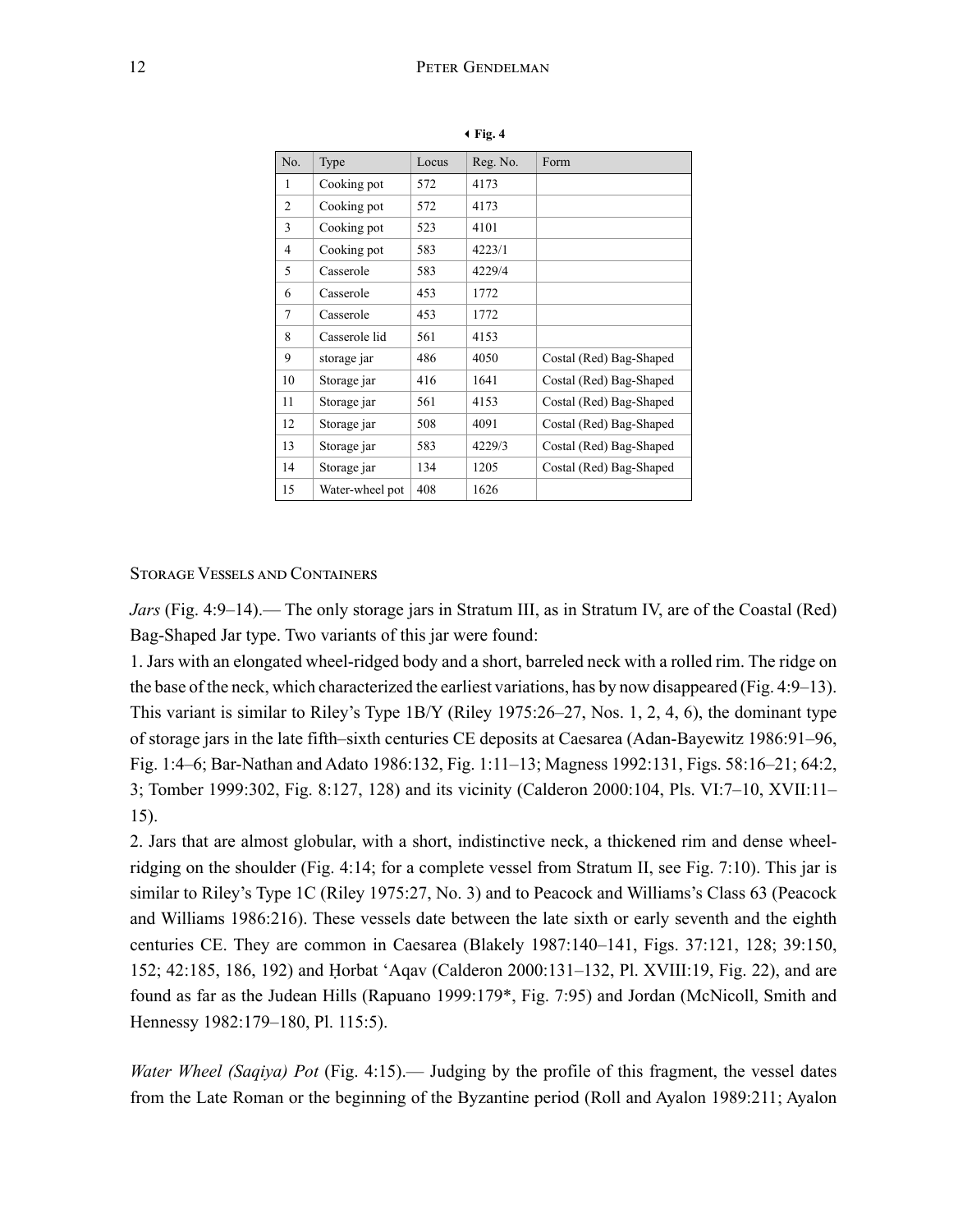2000:216–226). It is slightly different from the *saqiya* vessels of the Late Byzantine–beginning of the Early Islamic period (Roll and Ayalon 1989:212). This fragment belonged to a pot that was longer than those from Tel Qasila (Ayalon 1988:32) and shorter than the type found at Khirbat Sabiya.

## Stratum II

### Imported Table Vessels

## *Cypriot Red Slip Ware* (Fig. 5:1–8)

*Hayes CRSW Form 1* (Fig. 5:1).— This fragment belongs to a wide bowl with a distinct flaring wall. It is similar to Hayes CRSW Form 1, which dates from the early fourth or, more probably, mid-fourth century to around the third quarter of the fifth century CE (Hayes 1972:372–373, Fig. 80:1.1–3; 1980:582) and Meyza Form H1B (Meyza 2007:45–48, Pl. 1:H1B1–6).

*Hayes CRSW Form 5* (Fig. 5:2).— This is a small and shallow bowl with a triangular rim and a ribbed wall, without a ring base. Hayes dated this form to the mid–late sixth century CE (Hayes 1972:377, Fig. 81:5.2), while Meyza dated it to the early sixth–early seventh centuries CE (Meyza 2007:56–57, Pl. 18:H5.1).

*Hayes CRSW Form 9B* (Fig. 5:3, 4).— These are bowls with flaring walls and a thickened rim, which are either vertical or incurved; a roulette decoration on the exterior of the wall is common. They are similar to Hayes CRSW Form 9B, which are dated to between 580/600 CE and the end of the seventh century CE (Hayes 1972:379–382, Figs. 81:9.5, 9; 82:9.10–12), and to Meyza K3B bowls, dated to around 550–post 660 CE (Meyza 2007:67–68, Pl. 20:K3.1).

*Hayes CRSW Forms 7 and 11* (Fig. 5:5–7).— Two fragment of CRSW bowls belong to Hayes Form 7 (Fig. 5:5, 6), and one fragment belongs to Hayes Form 11 (Fig. 5:7). Both these forms were found in Stratum III as well (see above).

*Stamped Decoration* (Fig. 5:8).— This decorated fragment belongs to a base of bowl with the characteristic CRSW dark brown slip. The stamp comprises three concentric circles, circled by eight identical stamps, which in turn are circled by eight stylized palmettes. No exact parallels for this stamp on CRSW have been published to date.

# *Phocean Red Slip Ware* (Fig. 5:9–18)

*Hayes PRSW Form 3* (Fig. 5:9–15).— Two variants of this form were found in Stratum II: Form 3B (Fig. 5:9, 10) and Form 3F (Fig. 5:11–15). Both these forms were found also in Stratum III (see above).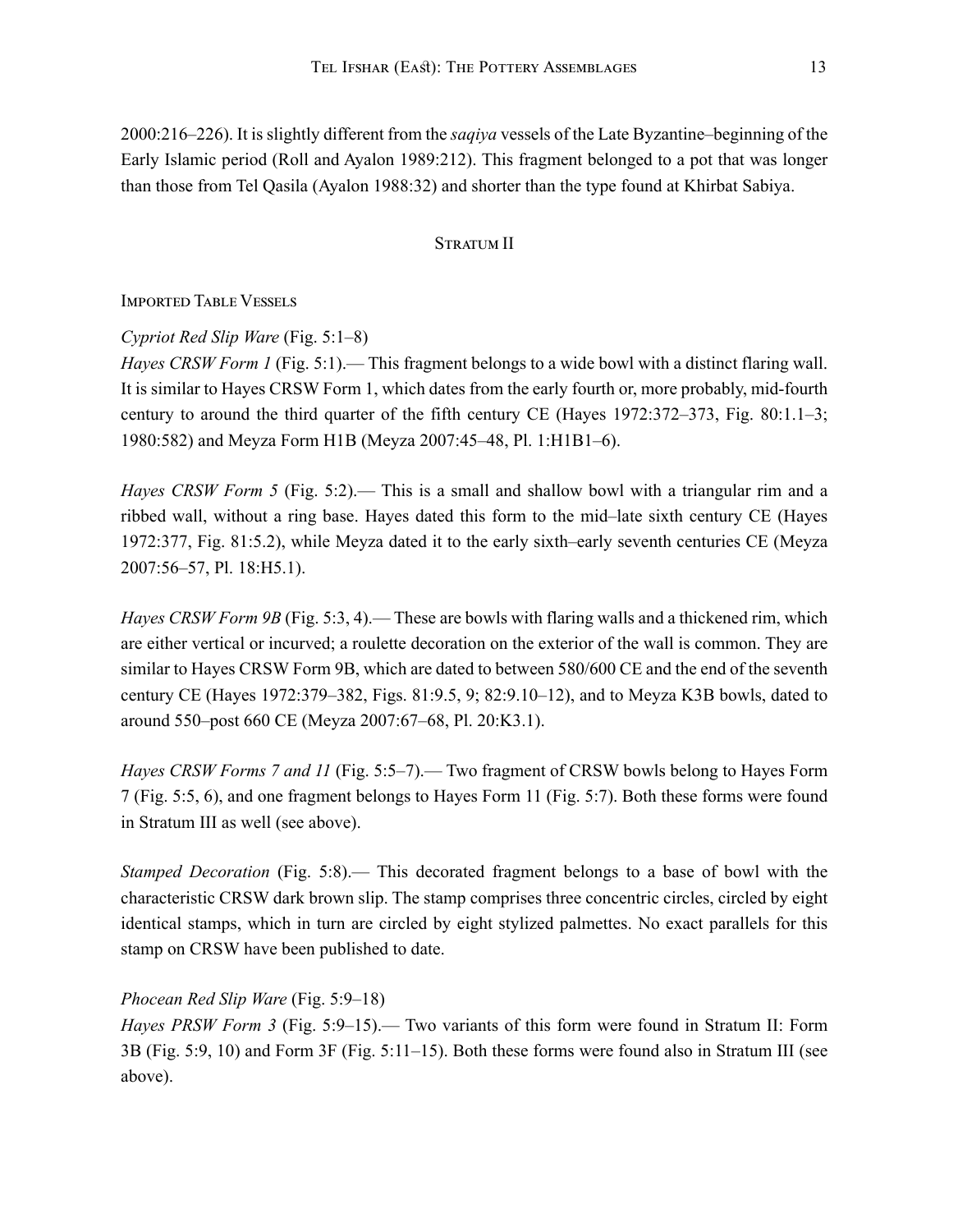

Fig. 5. Stratum II Pottery.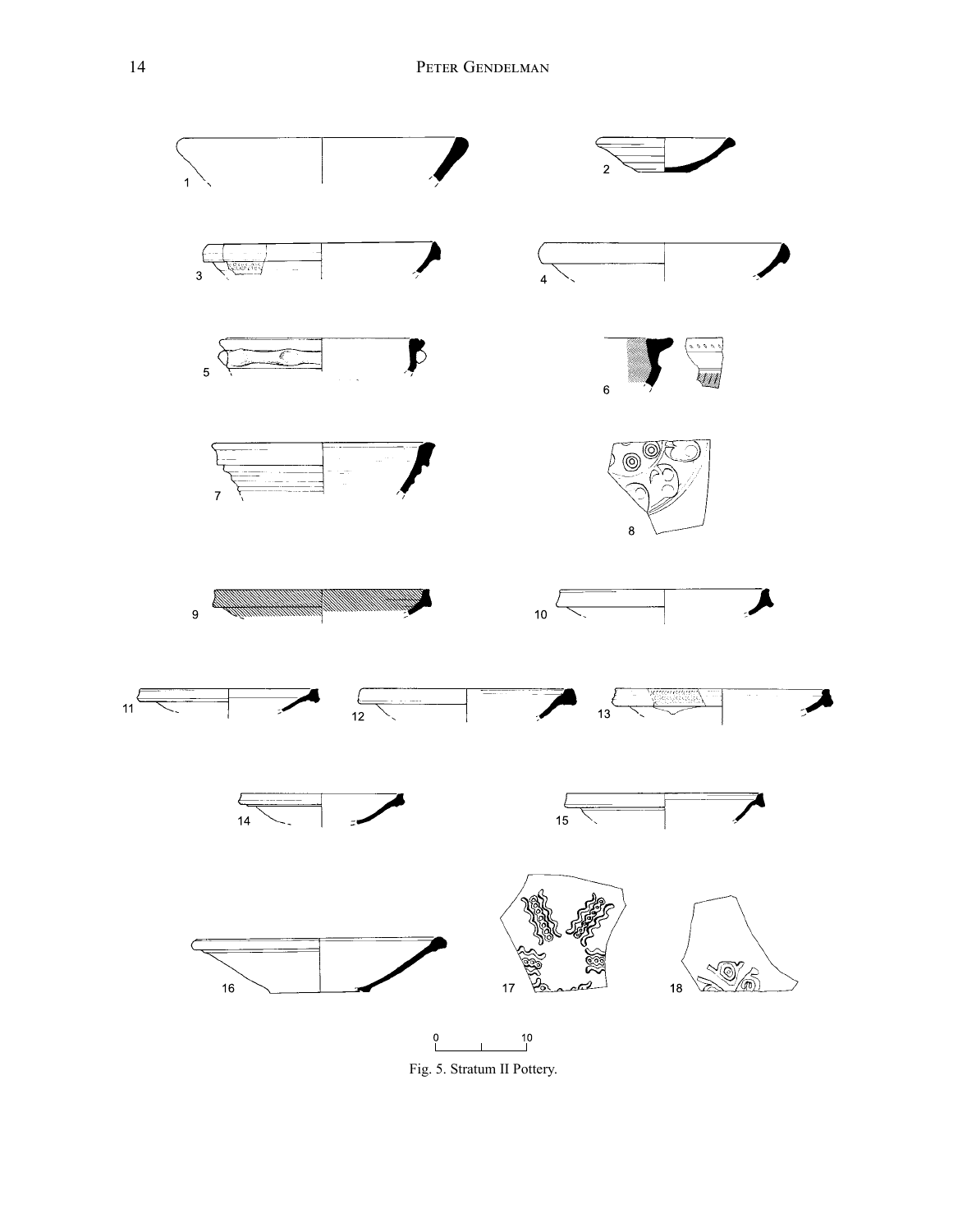| N <sub>0</sub> | Type        | Locus | Reg. No. | Form               |
|----------------|-------------|-------|----------|--------------------|
| 1              | <b>Bowl</b> | 507   | 4072     | Hayes CRSW Form 1  |
| $\mathfrak{D}$ | <b>Bowl</b> | 157   | 1529     | Hayes CRSW Form 5  |
| 3              | <b>Bowl</b> | 157   | 1310     | Hayes CRSW Form 9B |
| $\overline{4}$ | <b>Bowl</b> | 157   | 1283     | Hayes CRSW Form 9B |
| 5              | <b>Bowl</b> | 507   | 4042     | Hayes CRSW Form 7  |
| 6              | <b>Bowl</b> | 522   | 4088     | Hayes CRSW Form 7  |
| 7              | <b>Bowl</b> | 497   | 1970     | Hayes CRSW Form 11 |
| 8              | <b>Bowl</b> | 467   | 1836     | <b>CRSW</b>        |
| 9              | <b>Bowl</b> | 174   | 1455     | Hayes PRSW Form 3  |
| 10             | <b>Bowl</b> | 457   | 1787     | Hayes PRSW Form 3  |
| 11             | <b>Bowl</b> | 492   | 1985     | Hayes PRSW Form 3  |
| 12             | <b>Bowl</b> | 467   | 1836     | Hayes PRSW Form 3  |
| 13             | <b>Bowl</b> | 179   | 1421     | Hayes PRSW Form 3  |
| 14             | <b>Bowl</b> | 186   | 1466     | Hayes PRSW Form 3  |
| 15             | <b>Bowl</b> | 153   | 1356/14  | Hayes PRSW Form 3  |
| 16             | <b>Bowl</b> | 405   | 1575     | Hayes PRSW Form 10 |
| 17             | <b>Bowl</b> | 174   | 1459     | <b>PRSW</b>        |
| 18             | <b>Bowl</b> | 508   | 4043     | <b>PRSW</b>        |

3**Fig. 5**

*Hayes PRSW Form 10* (Fig. 5:16).— This bowl, with a flaring wall, is similar to Hayes PRSW Form 10A, which is dated to the end of the sixth–beginning of the seventh centuries CE (Hayes 1972:343– 346, Fig.71:1–6).

*Stamped Decorations* (Fig. 5:17, 18).— Two fragments of bowl bases, each bearing a stamped decoration were found. The first is an impression of a "row of circles between two rows of linked semicircles" (Motif 23; Hayes 1972:355, Fig. 74:a) radiating from the center (Fig. 5:17). The second impression (Fig. 5:18) is of a double-ribbed Greek cross with pendants between the arms, which is a common motif on PRSW bowls (Motif 70; Hayes 1972:365, Figs. 78:r, s; 79:a).

*African Red Slip Ware* (Fig. 6:1–4)

*Hayes ARSW Form 67* (Fig. 6:1, 2).— Two fragments belong to dishes with a stepped flaring rim. They are dated to around 360–470 CE (Hayes 1972:112–116, Fig.19).

*Hayes ARSW Form 93B* (Fig. 6:3).— A single fragment belongs to a deep bowl with a flat, out-turned rim. It is dated to around 550–640 CE (Hayes 1972:145–148, Fig. 27:19).

*Hayes ARSW Form 104C* (Fig. 6:4).— A single fragment belongs to a rounded bowl with a beaded rim that has inner grooves. It is dated to around 550–625 CE (Hayes 1972:160–166, Fig. 30:29).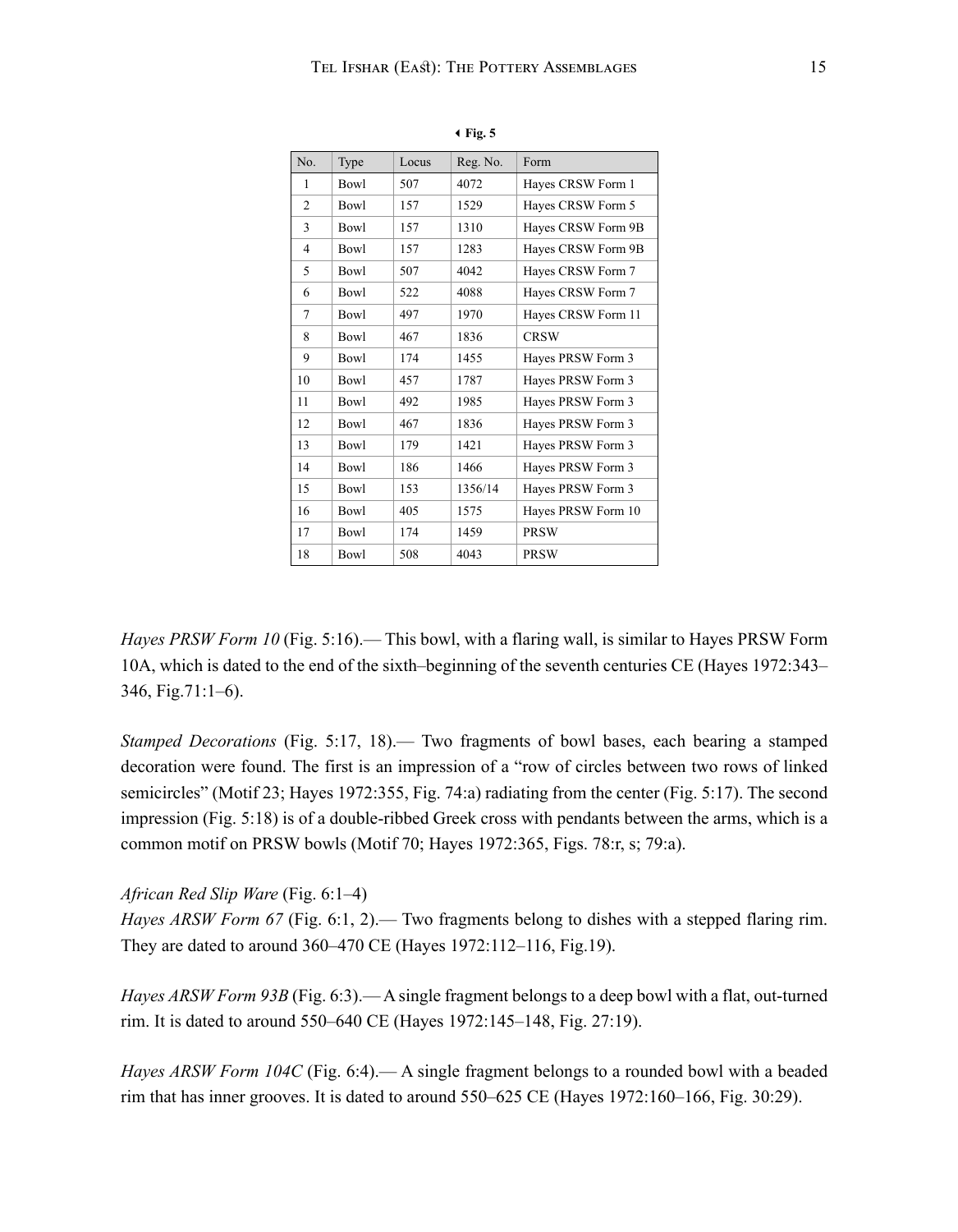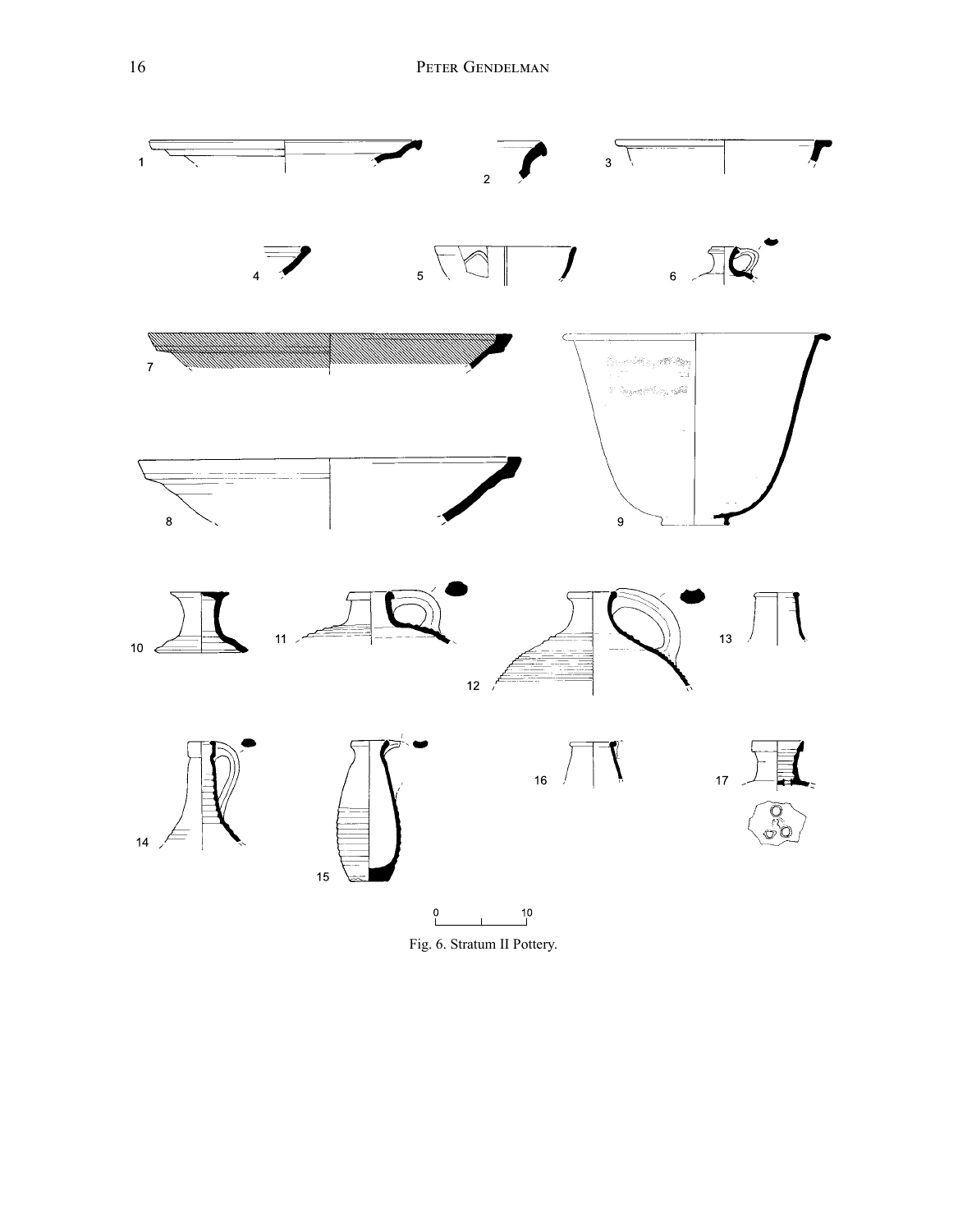| No.            | Type          | Locus | Reg. No. | Form                       |
|----------------|---------------|-------|----------|----------------------------|
| 1              | <b>Bowl</b>   | 410   | 1056     | Hayes ARSW Form 67         |
| $\overline{c}$ | <b>Bowl</b>   | 149   | 1292     | Hayes ARSW Form 67         |
| 3              | <b>Bowl</b>   | 457   | 1787     | Hayes ARSW Form 93B        |
| 4              | <b>Bowl</b>   | 132   | 1152     | Hayes ARSW Form 104C       |
| 5              | Bowl          | 430   | 1685     | <b>Byzantine Fine Ware</b> |
| 6              | Juglet        | 430   | 1693     | <b>Byzantine Fine Ware</b> |
| 7              | Mortarium     | 157   | 1472     | North Syrian               |
| 8              | Mortarium     | 155   | 1302     | North Syrian               |
| 9              | <b>Basin</b>  | 474   | 1895     |                            |
| 10             | Goblet        | 414   | 1615     |                            |
| 11             | Jug           | 132   | 1162     |                            |
| 12             | Jug           | 430   | 1680     |                            |
| 13             | Jug           | 553   | 4151     |                            |
| 14             | Jug           | 430   | 1680     |                            |
| 15             | Juglet        | 157   | 1529     |                            |
| 16             | Juglet        | 553   | 4151     |                            |
| 17             | Strainer neck | 430   | 1680     |                            |

3**Fig. 6**

#### Byzantine Fine Ware

*Bowl* (Fig. 6:5).— This fragment belongs to a deep, rounded bowl with a rounded rim; the exterior is decorated with an incised wavy line. The fabric is in shades of grayish pink with a pink core; it is well levigated and contains no temper. Such vessels, known as Magness FBW Bowls Form 1A, were produced in the vicinity of Jerusalem and are dated to the mid-sixth–late seventh or early eighth centuries CE (Magness 1993:193–194).

*Juglet* (Fig. 6:6).— This fragment belongs to a small juglet with a flange rim. It is similar to Magness FBW Juglet Form 2A, which is dated to the mid sixth–late seventh or early eighth centuries CE (Magness 1993:239–241).

#### Other Household Vessels

#### *Table Vessels* (Fig. 6:7–17)

*North Syrian Mortaria* (Fig. 6:7, 8).— These fragments belong to a late variant of the North Syrian Mortarium: a fifth–seventh centuries CE development of the earlier shape found in Stratum III (see above). This later variant is characterized by a thinner wall and a short and heavy square rim. The clay is very dark brown in color and contains large black and brown inclusions that appear to be either volcanic or metamorphic in origin. These mortaria are common at Caesarea (Riley 1975:37,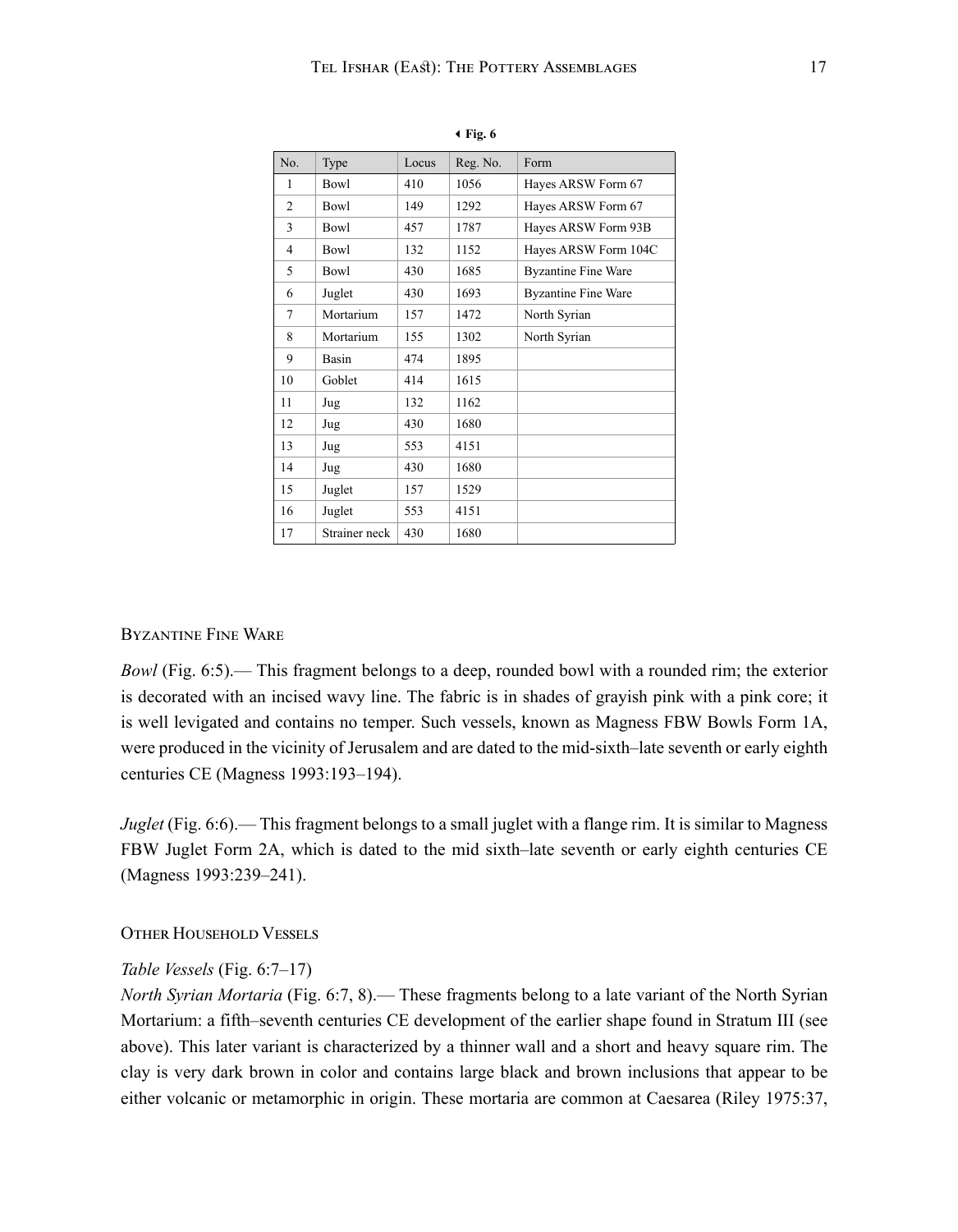Nos. 41, 42; Bar-Nathan and Adato 1986: Fig. 4:11; Magness 1992: Fig. 58:11) and at other sites (Johnson 1988: Fig. 7-29:465–471; Siegelman 1998:318, Fig. 5:1–3, 5–6; Calderon 2000:147, Pl. XXV:78).

*Arched-Rim Basin* (Fig. 6:9).— this is a deep basin with a ring base, a high, flaring body and an arched rim with a deep groove along its inner edge. The fabric is orange/pink and temper-free. The upper body is decorated with a combed design of two parallel horizontal wavy bands and a third, straight band between them. This type of basin has been found in the Negev, Trans-Jordan and Jerusalem. The quality of the workmanship is excellent, suggesting that the basin was not made in the Sharon, and should be considered an import. Magness provides parallels from the sixth and seventh centuries CE (Magness 1993:206).

*Goblet/jug* (Fig. 6:10).— This fragment belongs to a goblet or a jug with a high trumpet foot. The shape resembles Coptic painted goblets from Kellia, which date from around 630–700 (Egloff 1977:159–160, Pls. 84:2, 9; 85:1, 2).

*Cooking Ware Jugs* (Fig. 6:11–13).— All three jugs are made of a fabric similar to that of cooking pots. Zevulun and Olnik (1978:98 ff.) suggest that these vessels were used for heating water. Two of the fragments belong to jugs with a globular, wheel-ridged body, with a short neck and a hooked rim; an oval handle is attached to the rim and upper body (Fig. 6:11, 12). Similar, closed vessels were reported from Shekhem/Neapolis (Sarig 2009: Pl. 9:5) and from Jalame excavations (Johnson 1988:206, Fig. 7-45:688–689; 7-46:696). The third fragment belongs to a jug with a cylindrical neck and a beaded rim (Fig. 6:13). It resembles vessels from the Shekhem/Neapolis excavation that date from the Byzantine period (Sarig 2009: Pl. 21:5–8).

*Jugs and Juglets* (Fig. 6:14–16).— Several jugs and juglets without good parallels were found in Stratum II. The fragment in Fig. 6:14 belongs to a jug with a long neck and a ring-shaped rim with an in-turned lip; an oval handle extends from the rim to the base of the neck. An almost complete juglet with a flat, solid base, an elongated body, a short splaying neck and a rounded rim is presented in Fig. 6:15; it is wheel-ridged on the lower half of the body and has a strip handle that extends from the rim to mid-body. The fragment in Fig. 6:16 is of a small neckless juglet with an out-rolled rim.

*Strainer Jug* (Fig. 6:17).— This jug has a short neck and a hooked rim; the strainer at the base of the neck has three round holes. Such strainer-neck jugs were found in Caesarea, where they were dated to the late fourth–fifth centuries CE (Tomber 1999:307, Fig. 1:23); in Beirut, where they were dated to the early fifth century CE (Waksman et al. 2005:315, Fig. 1: Gargoulette 1.1); and at Kellia (Egloff 1977:129–130, Pl. 71:9).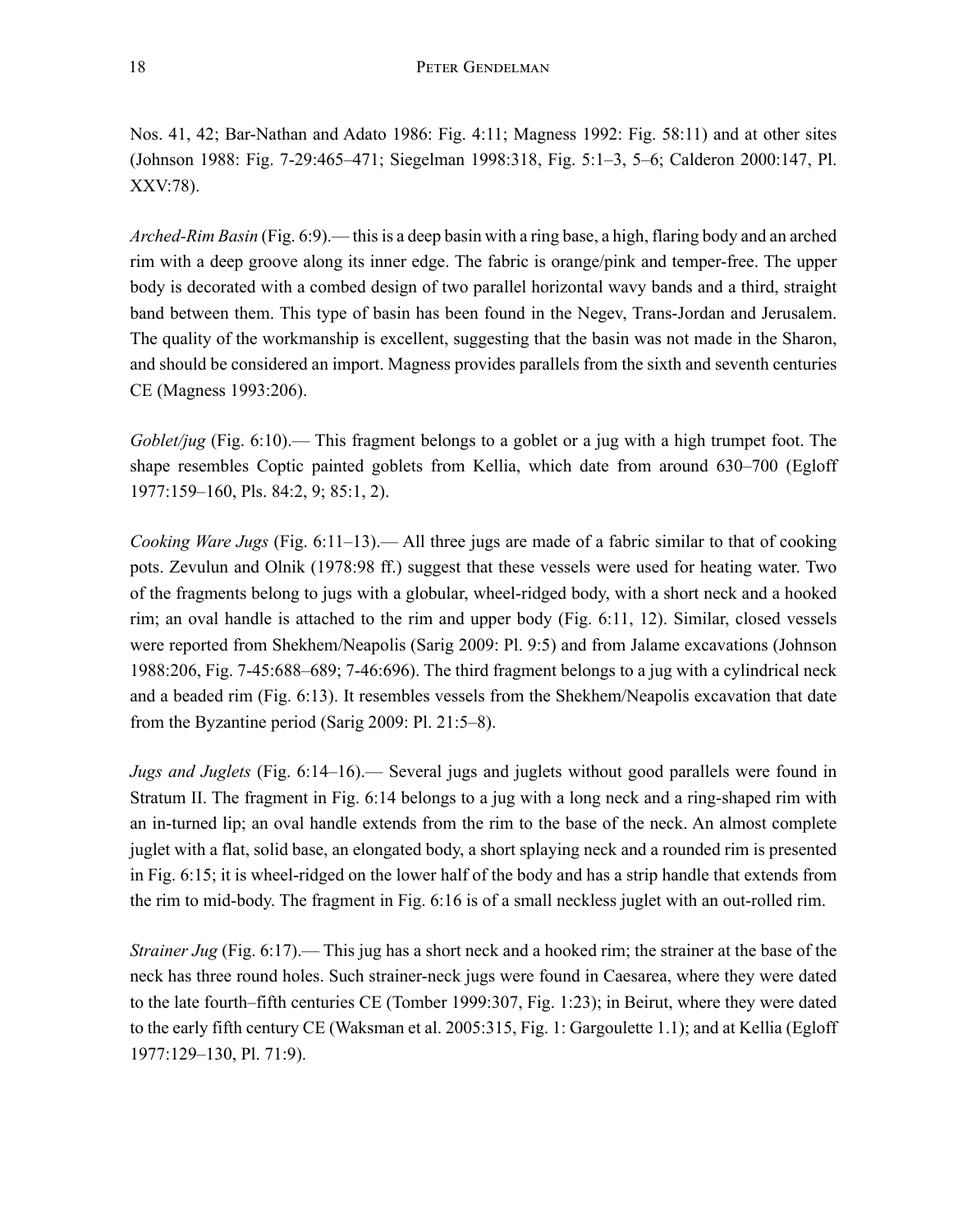### *Cooking Vessels* (Fig. 7:1–5)

*Cooking Pot* (Fig. 7:1).— This fragment belongs to a squat cooking pot, with a body densely wheelridged; the rim is folded, with a groove along its outer face. Similar vessels, dated to the sixth– seventh centuries CE, were found at Ḥorbat 'Aqav (Calderon 2000:138, Pl. XXII:35), Ḥorbat Qastra (Siegelmann 1996:81, Fig. 10:14) and Ḥorbat Sumaqa (Siegelman 1998: Fig. 8:22).

*Casseroles* (Fig. 7:2–5).— The casseroles from Stratum II are of the same late variant with bevelcut rims as those from Stratum III (see above). However, a casserole lid that was found here is of the domed type that has a perforated knob handle on top (not preserved) and an infolded rim (Fig. 7:5). Similar vessels were reported from a seventh-century CE deposit at Caesarea (Type 1A; Adan-Bayewitz 1986:108–109, Fig. 4:9, Ill. 116).

### Storage Vessels

## *Locally Produced Storage Jars* (Fig. 7:6–16)

*Costal (Red) Bag-shaped Jars* (Fig. 7:6–12).— The vessels that were found in Stratum II are of the same variants that were already described in Stratum III: the elongated bag-shaped jar (Fig. 7:6–12) and the globular bag-shaped jar, one of which is a complete example (Fig. 7:10).

*South Palestinian (Gazan) Amphorae* (Fig. 7:13–15).— These fragments belong to long, torpedoshape amphorae with loop-shaped handles which are attached to the shoulder; the rim is either rounded with a gutter inside (Fig. 7:15) or pointed (Fig. 7:13, 14). The variant with the guttered rim seems similar to Majcherek's Form 3, which dates from the late fifth–sixth centuries CE (Majcherek 1995:168–169, Pl. 3:3, 6.); the second variant, with the pointed rim, is Majcherek's Form 4, which dates from the late sixth–seventh centuries CE (Majcherek 1995:169, Pl. 3:4, 7, 8), or even later, through the whole Umayyad period (Egloff 1977:116–117). Among the numerous parallels of this amphora we may mention specimens from deposits in Caesarea that date from the fifth–sixth centuries CE (Riley 1975:32, Nos. 13–15) and from a pit at Ḥorbat 'Aqav that was similarly dated by Calderon (2000:121–122).

*Stopper* (Fig. 7:16).— This is a disc-shaped amphorae stopper with a spike-like handle. Such stoppers are a common find in Israel and seem to have been used with Gazan amphorae (Peleg and Reich 1992:154, Fig. 13:2; Majcherek 1995:170).

## *Imported Amphorae* (Fig. 8)

*Carthage Late Roman Amphora 1 Type* (Fig. 8:1, 2).— These fragments belong to rather small Late Roman amphorae. They have a short neck with a flange on the upper part and a thickened, out-turned rim; oval ridged handles extend from the upper neck to the shoulder. This type of amphora is similar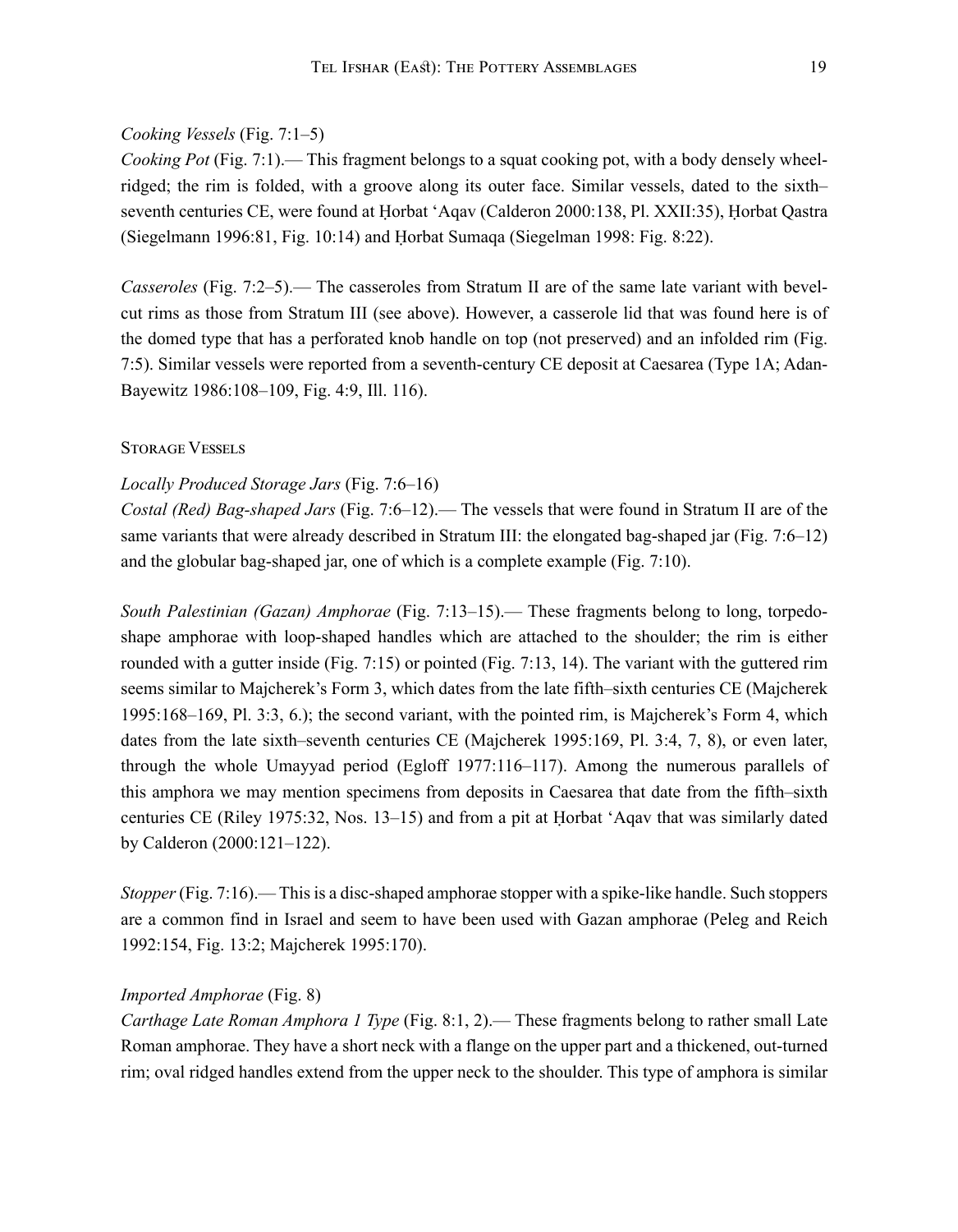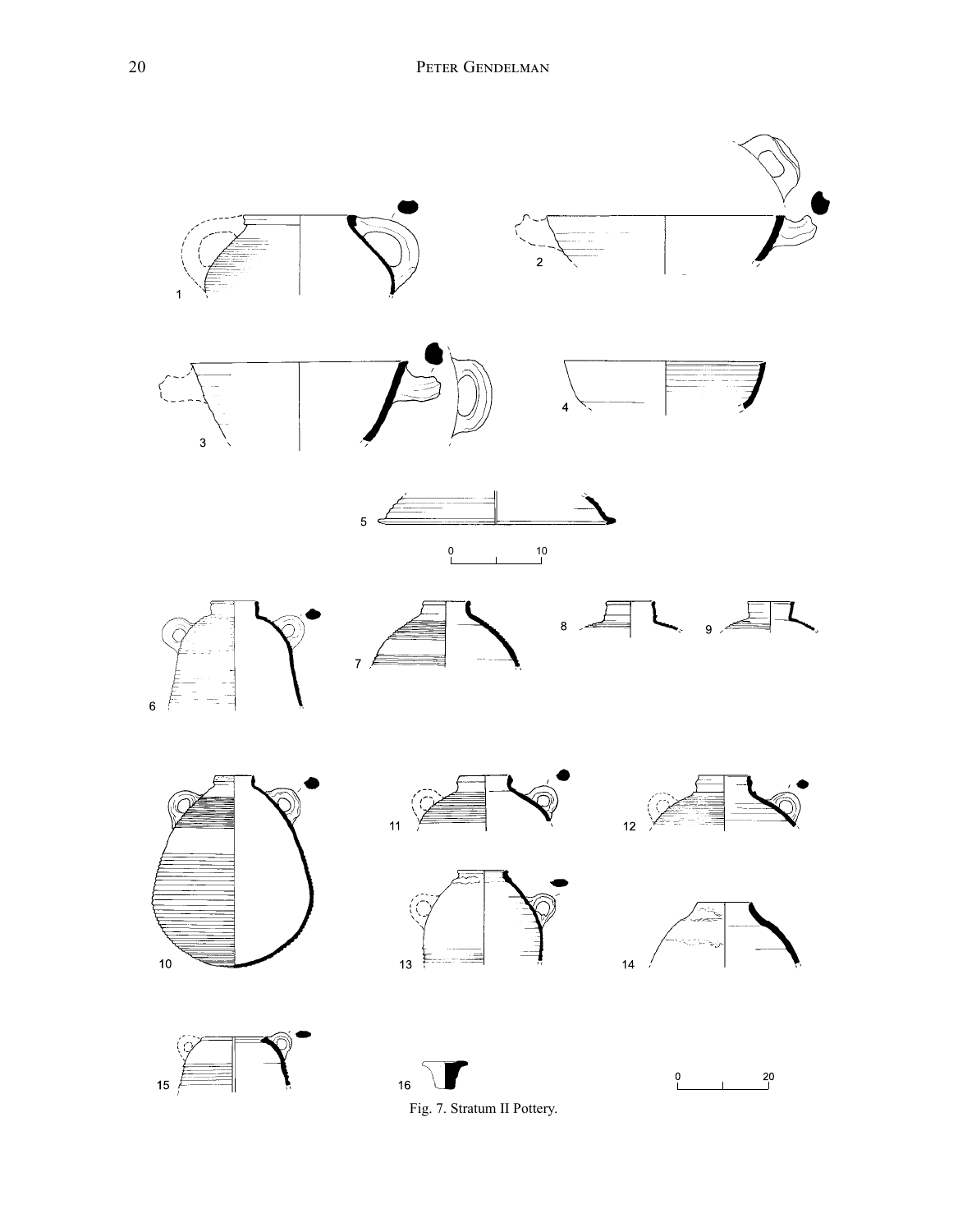| No.            | Type        | Locus | Reg. No. | Description               |
|----------------|-------------|-------|----------|---------------------------|
| 1              | Cooking pot | 132   | 1162     |                           |
| $\overline{2}$ | Casserole   | 174   | 1455     |                           |
| 3              | Casserole   | 157   | 1566     |                           |
| 4              | Casserole   | 522   | 4151     |                           |
| 5              | Casserole   | 132   | 1178/9   |                           |
| 6              | Jar         | 153   | 1324     | Coastal (red) bag-shaped  |
| 7              | Jar         | 123   | 1123     | Coastal (red) bag-shaped  |
| 8              | Jar         | 147   | 1238     | Coastal (red) bag-shaped  |
| 9              | Jar         | 508   | 4080     | Coastal (red) bag-shaped  |
| 10             | Jar         | 451   | 1786     | Coastal (red) bag-shaped  |
| 11             | Jar         | 203   | 2013     | Coastal (red) bag-shaped  |
| 12             | Jar         | 128   | 1152     | Coastal (red) bag-shaped  |
| 13             | Amphorae    | 430   | 1677     | South Palestinian (Gazan) |
| 14             | Amphora     | 147   | 1238     | South Palestinian (Gazan) |
| 15             | Amphora     | 147   | 1238     | South Palestinian (Gazan) |
| 16             | Stopper     | 132   | 1162     |                           |

**Fig. 7**



Fig. 8. Stratum II Pottery.

| No. | Locus | Reg. No. | Form                   |
|-----|-------|----------|------------------------|
|     | 203   | 2011     | Carthage Late Roman 1  |
|     | 474   | 1895     | Carthage Late Roman 1  |
|     | 132   | 1162     | Benghazi Late Roman 10 |

to the Carthage Late Roman Amphora 1A of the sixth–seventh centuries CE (Riley 1979:216, Fig. 91:346–347) and to the Class 44B amphorae of Peacock and Williams (1986:185–187, Fig. 104B). This type is commonly found in Caesarea (Adan-Bayewitz 1986:102, Fig. 2:4–5, Ill. 103; Peleg and Reich 1992: Fig. 15:15) and at other sites (Calderon 2000: Pls. XIV, XV; Calderon 2010: Figs. 3:28–29; 7:72).

*Benghazi Late Roman Amphora 10 Type* (Fig. 8:3).— A single amphora fragment with a short neck and a pair of loop handles attached to the neck was found; it is made of brownish micaceous clay.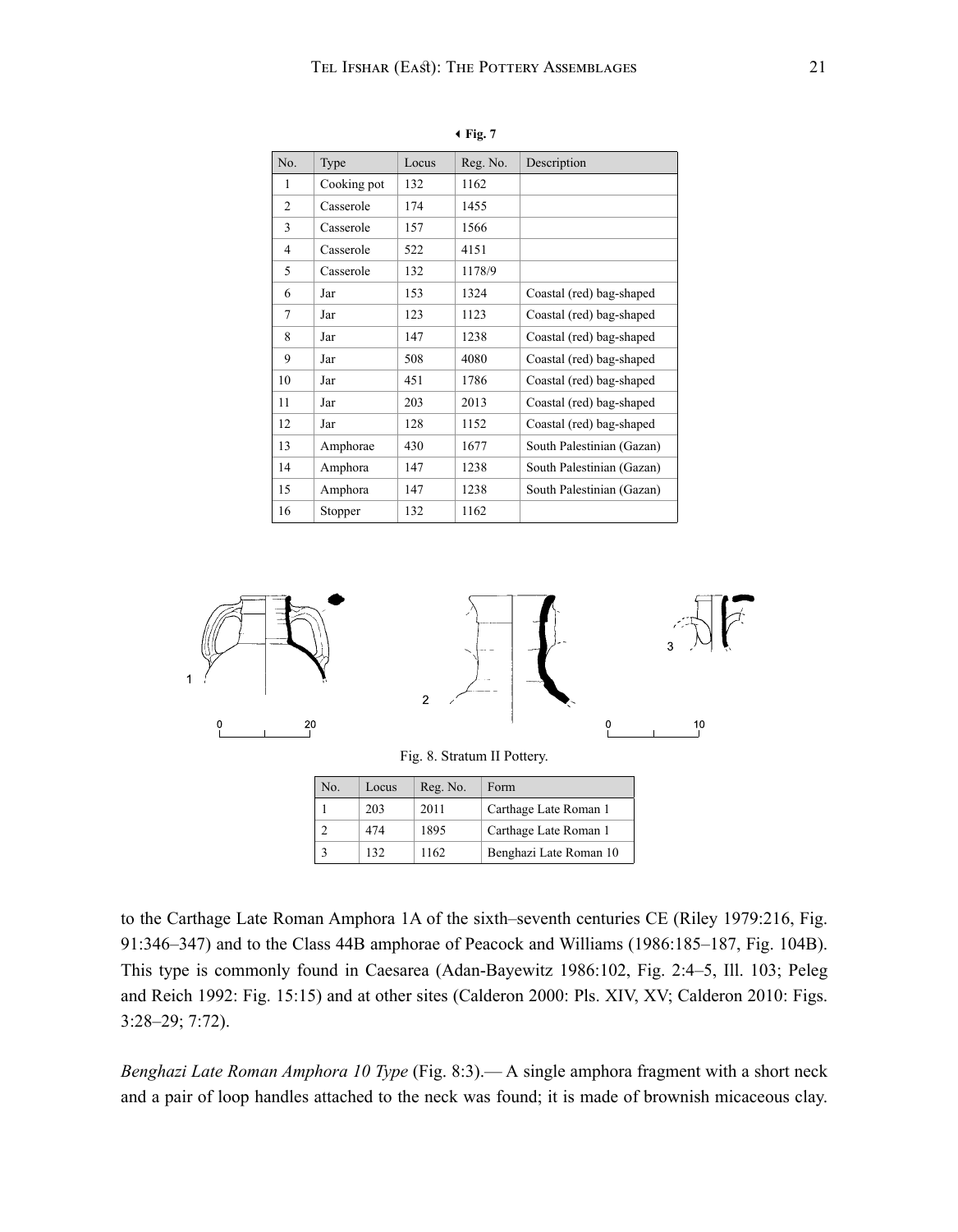This vessel is similar to the Benghazi Late Roman Amphora 10, which is dated to the late fourth through the sixth centuries CE (Riley 1979:230–231), and to the Class 45 amphorae of Peacock and Williams (1986:188–190). These amphorae are common in Caesarea (Riley 1975:31, Fig. on p. 32, No. 19; Bar-Nathan and Adato 1986:166–167, Fig. 3:15; Blakely 1987:136, Fig. 42:180; Magness 1992:130, 135, Fig. 58:13).

#### **CONCLUSIONS**

The pottery assemblage of Stratum IV comprises mainly types and variants that are characteristic of the Early Roman period, from the late first century BCE until the beginning of the second century CE. However, some local storage jars (Fig. 1:18, 19) should be dated to the third century or to the first half of the fourth century CE. Consequently, the assemblage of Stratum IV represents an extended period of occupation that started during the reign of king Herod and continued until the Middle Roman period.

The following two assemblages, those of Strata III and II, exhibit considerable similarity. Both include a rich variety—of forms and variants—of imported fine table wares, household and kitchen wares, as well as local storage vessels. However, some chronological differences can be observed.

The earliest Stratum III pottery consists mainly of vessels that can be dated to the fifth and sixth centuries CE. The latest datable imported fine table wares are of Hayes ARSW Form 104 (Fig. 3:8, 9), which dates from around 550–625 CE. I thus suggest a *terminus ante quem* for the pottery assemblage of Stratum III of around 600 CE. In spite of the considerable similarity between the assemblages of Strata III and II, the pottery of Stratum II includes types and variants that are absent from the earlier one, such as Hayes PRSW Form 10A, Fine Byzantine Wares and arched-rim basins. These may be taken as evidence that the final stage of occupation at the site was in the first half of the seventh century CE, probably during the events related to the Muslim conquest of the region between 635 and 640 CE.

#### **REFERENCES**

- Adan-Bayewitz D. 1986. The Pottery from the Late Byzantine Building (Stratum 4) and Its Implications. In L.I. Levine and E. Netzer. *Excavations at Caesarea Maritima 1975, 1976, 1979—Final Report* (Qedem 21). Jerusalem. Pp. 90–129.
- Adan-Bayewitz D. 1993. *Common Pottery in Roman Galilee: A Study of Local Trade.* Ramat Gan.
- Avissar M. 1996. The Clay Tobacco Pipes. In A. Ben-Tor, M. Avissar and Y. Portugali. *Yoqne'am* I: *The Late Periods* (Qedem Reports 3). Jerusalem. Pp. 198–201.
- Ayalon E. 1988. A Byzantine Road and other Discoveries in the Vicinity of Tell Qasile. *Israel—People and Land: Eretz Israel Museum Yearbook* 4:17–33 (Hebrew; English summary, p. 7\*).
- Ayalon E. 2000. Typology and Chronology of Water-Wheel (Sāqiya) Pottery Pots from Israel. *IEJ* 50:216–226.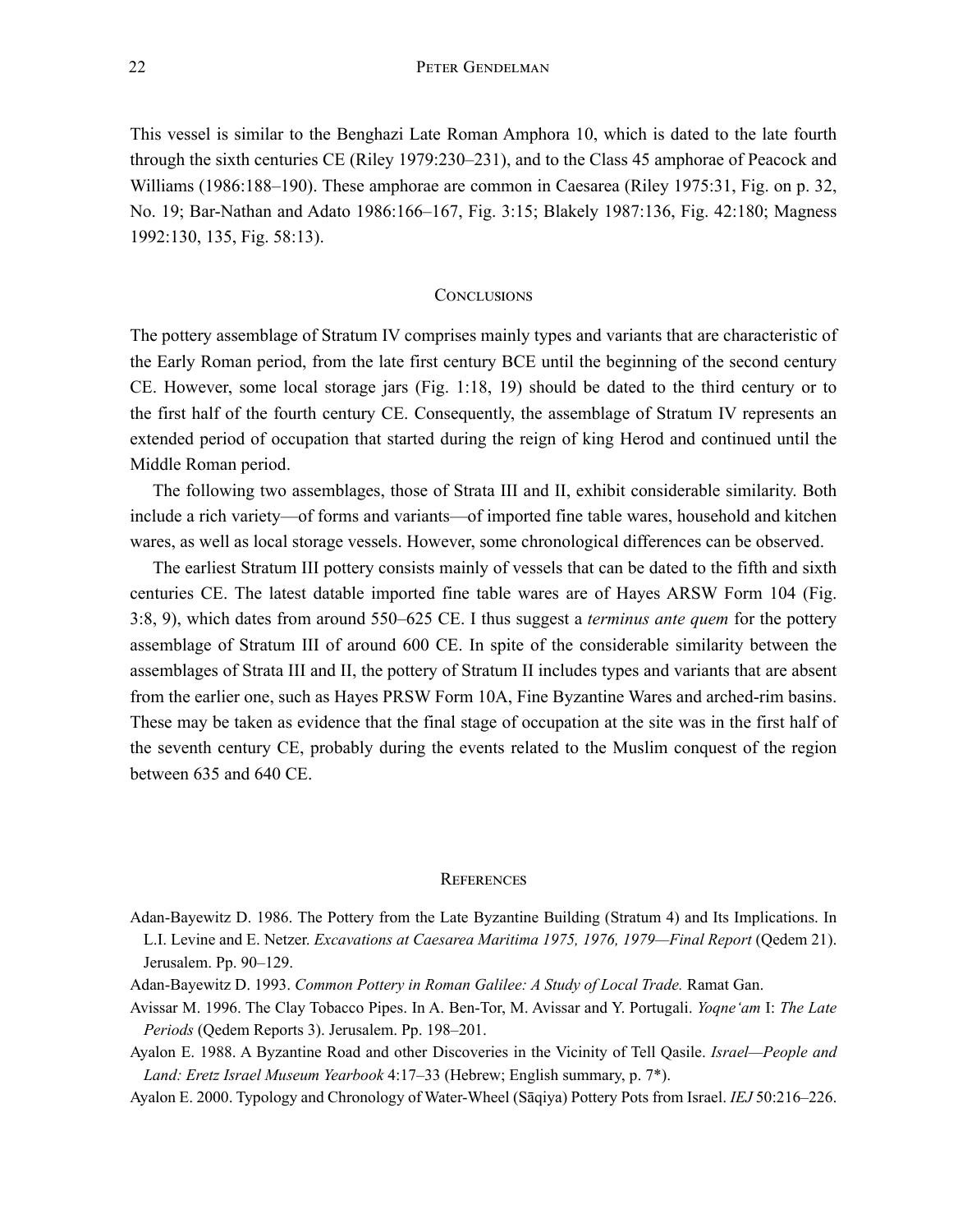- Bar-Nathan R. 1981. Pottery and Stone Vessels of the Herodian Period (1st Century B.C.–1st Century A.D.). In E. Netzer. *Greater Herodium* (Qedem 13). Jerusalem. Pp. 54–70.
- Bar-Nathan R. 2002. *Hasmonean and Herodian Palaces at Jericho. Final Reports of the 1973–1987 Excavations*  III: *The Pottery.* Jerusalem.
- Bar-Nathan R. 2006. *Masada* VII: *The Yigael Yadin Excavations 1963–1965, Final Reports; The Pottery of Masada*. Jerusalem.
- Bar-Nathan R. and Adato M. 1986. The Promontory Palace: Pottery. In L.I. Levine and E. Netzer. *Excavations at Caesarea Maritima 1975, 1976, 1979—Final Report* (Qedem 21). Jerusalem. Pp. 160–175.
- Ben-Arieh R. and Coen-Uzzielli T. 1996. The Pottery. In G. Avni and Z. Greenhut. *The Akeldama Tombs: Three Burial Caves in the Kidron Valley, Jerusalem* (IAA Reports 1). Jerusalem. Pp. 73–93.
- Berlin A. 1992. Hellenistic and Roman pottery, preliminary report, 1990. In R.L. Vann ed. *Caesarea Papers: Straton's Tower, Herod's Harbour, and Roman and Byzantine Caesarea* (*JRA* Suppl. S. 5). Ann Arbor. Pp. 112–124.
- Berlin A. 1997. The Plain Wares. In S.C. Herbert ed. *Tel Anafa* II, i: *The Hellenistic and Roman Pottery* (*JRA* Suppl. S. 10). Ann Arbor. Pp. ix–xiv, 1–244.
- Blakely J.A. 1987. *The Pottery and Dating of Vault 1: Horreum, Mithraeum and Later Uses* (The Joint Expedition to Caesarea Maritima Excavation Reports 4). Lewiston, NY.
- Calderon R. 2000. Roman and Byzantine Pottery. In Y. Hirschfield. *Ramat Hanadiv Excavations: Final Report of the 1984–1998 Seasons*. Jerusalem. Pp. 91–165.
- Calderon R. 2010. Pottery from the Late Byzantine Remains near Shiqmona. *'Atiqot* 63:183–208.
- Egloff M. 1977. *Kellia, la poterie copte: Quatre siècles d'artisanat et d'échanges en Basse-Égypte* (Recherches suisses d'archéologie copte III) (2 vols.). Geneva.
- Geva H. and Rosenthal-Heginbottom R. 2003. Local Pottery from Area A. In H. Geva. *Jewish Quarter Excavations in the Old City of Jerusalem Conducted by Nahman Avigad, 1969–1982* II: *The Finds from Areas A, W and X-2; Final Report.* Jerusalem. Pp. 176–191.
- Guz-Zilberstein B. 1995. The Typology of the Hellenistic Coarse Ware and Selected Loci of the Hellenistic and Roman Periods. In E. Stern. *Excavations at Dor. Final Report* I, B: *Areas A and C; The Finds* (Qedem Reports 2). Jerusalem. Pp. 289–433.
- Hayes J.W. 1967. North Syrian Mortaria. *Hesperia* 36:337–347.
- Hayes J.W. 1972. *Late Roman Pottery*. London.
- Hayes J.W. 1980. *A Supplement to Late Roman Pottery*. London.
- Johnson B.L. 1988. The Pottery. In G.D. Weinberg ed. *Excavations at Jalame: Site of a Glass Factory in Late Roman Palestine*. Columbia, Mo. Pp. 137–226.
- Kenyon K.M. 1957. Pottery: Roman and Later Wares. In J.W Crowfoot, G.M. Crowfoot and K.M. Kenyon. *Samaria-Sebaste* III: *The Objects from Samaria*. London. Pp. 281–306.
- Koucky F.L and Lapp E.C., 1989. The Pottery and Small Finds. In R.H. Smith and L.P. Day *Pella of the Decapolis* 2: *Final Report on the College of Wooster Excavations in Area IX, the Civic Complex, 1979–1985*. Wooster. Pp. 96–118.
- Loffreda S. 1996. *La ceramica di Macheronte e dell'Herodion (90 a.C.–135 d.C.)* (SBF Collectio Maior 39). Jerusalem.
- Loffreda S. 2008. *Cafarnao* VI: *Tipologie e contesti stratigrafici della ceramica (1968–2003)* (SBF Collectio Maior 48; *Cafarnao* VII: *Documentazione grafica della ceramica (1968–2003)* (SBF Collectio Maior 49)*.*  Jerusalem.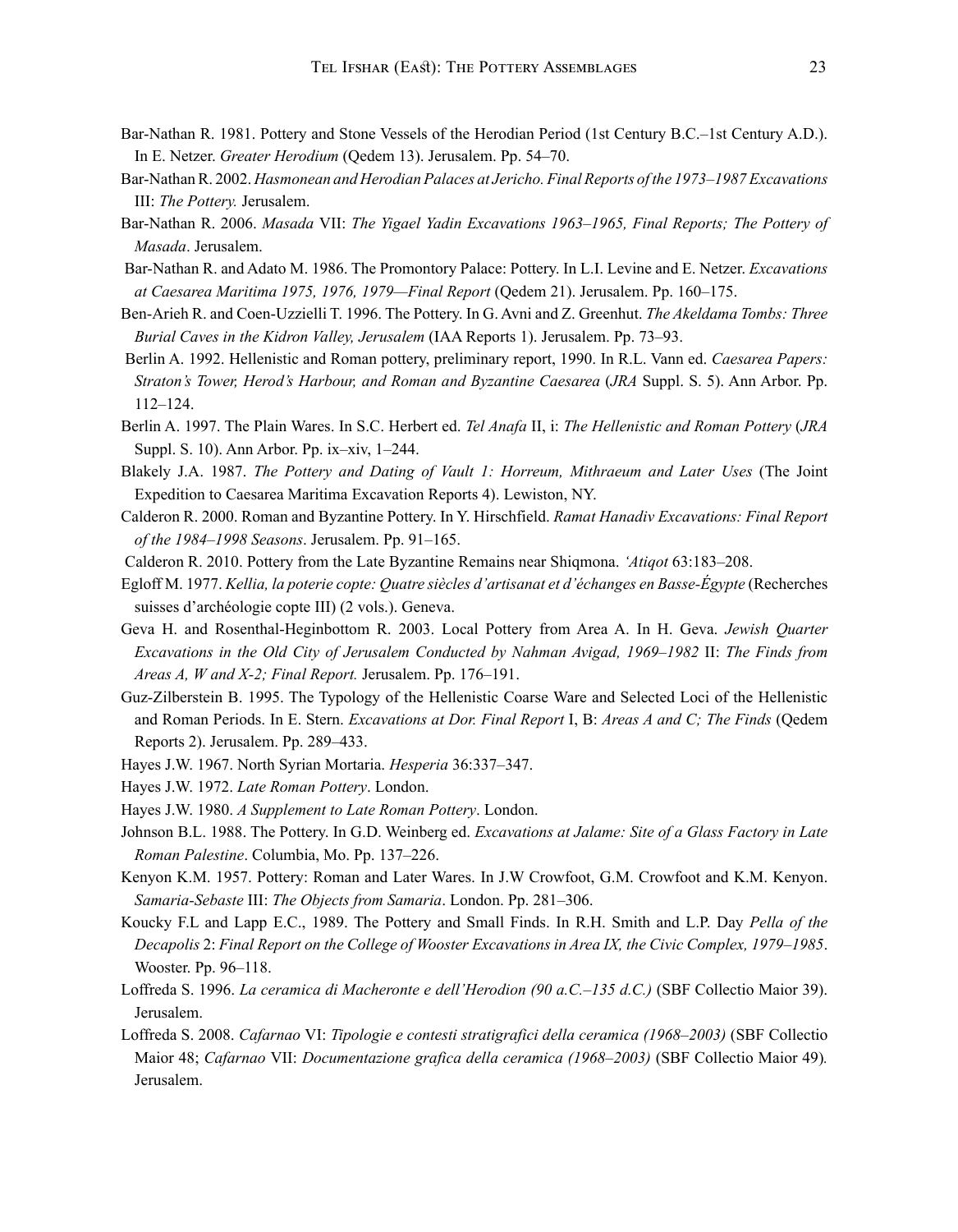- Magness J. 1992. Late Roman and Byzantine Pottery, Preliminary Report, 1990. In R.L. Vann ed. *Caesarea Papers: Straton's Tower, Herod's Harbour, and Roman and Byzantine Caesarea* (*JRA* Suppl. S. 5). Ann Arbor. Pp. 129–153.
- Magness J. 1993. *Jerusalem Ceramic Chronology: Circa 200–800 CE* (*JSOT*/ASOR Monograph Series 9). Sheffield.
- Majcherek G. 1995. Gazan Amphorae: Typology Reconsidered. In H. Meyza and J. Młynarczyk eds. *Hellenistic and Roman Pottery in the Eastern Mediterranean—Advances in Scientific Studies (Acts of the II Nieborów Pottery* Workshop*; Nieborów, 18–20 December 1993)*. Warsaw. Pp. 163–178.
- McNicoll A., Smith R.H. and Hennessy B. 1982. *Pella in Jordan* 1*: An Interim Report on the Joint University of Sydney and the College of Wooster Excavations at Pella 1979–1981* (2 vols). Canberra.
- Meyza H. 2007. *Nea Paphos* V. *Cypriote Red Slip Ware: Studies on the Late Roman Levantine Fine Ware.* Warsaw.
- Oleson J.P., Fitzgerald M.A., Sherwood A.N. and Sidebotham S.E. 1994. *The Harbours of Caesarea Maritima; Results of the Caesarea Ancient Harbour Excavation Project 1980–85* II: *The Finds and the Ship* (BAR Int. S. 594). Oxford.
- Peacock D.P.S. and Williams D.F. 1986. *Amphorae and the Roman Economy: An Introductory Guide.* London– New York.
- Peleg M. and Reich R. 1992. Excavations of a Segment of the Byzantine City Wall of Caesarea Maritima. *'Atiqot* 21:137–170.

Rapuano Y. 1999. Pottery from Ras Abu Ma'aruf. *'Atiqot* 38:171\*–203\* (Hebrew; English summary, p. 201).

- Riley J.A. 1975. The Pottery from the First Session of Excavation in the Caesarea Hippodrome. *BASOR*  218:25–63.
- Riley J.A. 1979. The Coarse Pottery from Berenice. In J.A. Lloyd ed. *Excavations at Sidi Khrebish, Benghazi (Berenice)* II (Supplements to Libya Antiqua V). Tripoli. Pp. 91–467.
- Roll I. and Ayalon E. 1989. *Apollonia and Southern Sharon: Model of a Coastal City and Its Hinterland*. Tel Aviv (Hebrew).
- Sarig S. 2009. Pottery of Roman Neapolis. In Magen Y. *Flavia Neapolis: Shechem in the Roman Period* II (JSP 11). Jerusalem. Pp. 1–22.
- Siegelman A. 1998. The Pottery from the Sumaqa Excavations. In Dar S. *Sumaqa: A Jewish Village on the Carmel.* Tel Aviv. Pp. 311–356 (Hebrew).

Siegelmann A. 1996. Soundings at Ḥ. Qastra, 1988. *'Atiqot* 29:77\*–92\* (Hebrew; English summary, p. 113).

Silberstein N. 2000. Hellenistic and Roman Pottery. In Y. Hirschfeld. *Ramat Hanadiv Excavations: Final Report of the 1984–1998 Seasons*. Jerusalem. Pp. 420–469.

Sussman V. 1976. A Burial Cave at Kefar 'Ara. *'Atiqot (ES)* 11:92–101.

- Tomber R. 1999. Pottery from Sediments of the Inner Harbour. In K.G. Holum, A. Raban and J. Patrich eds. *Caesarea Papers* 2: *Herod's Temple, the Provincial Governor's Praetorium and Granaries, the Later Harbor, a Gold Coin Hoard, and Other Studies* (*JRA* Suppl. S. 35). Portsmouth, R.I. Pp. 295–322.
- Tsioni G. 2008. A Salvage Excavations at Khirbat el-Ni'ana. *Contract Archaeology Reports* III. Haifa. Pp. 33–66 (Hebrew; English Summery, P. 63\*).
- Tushingham A.D. 1985. *Excavations in Jerusalem 1961–1967* I. Toronto.

Vaux R. de. 1954. Fouilles au Khirbet Qumrân. *RB* 61:206–236.

Vincenz A. de and Sion O. 2007. Two Pottery Assemblages from Khirbat el-Ni'ana. *'Atiqot* 57:21–52.